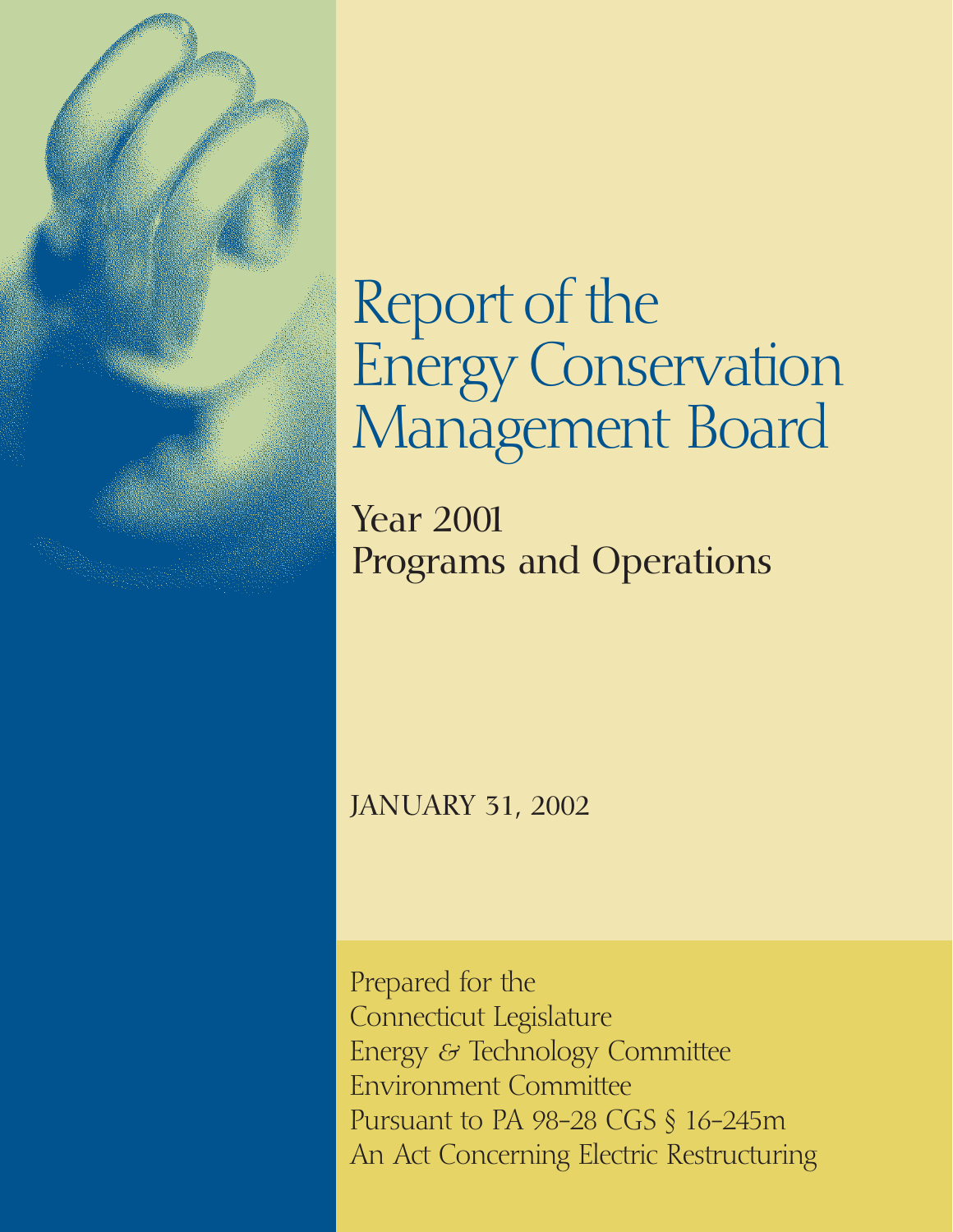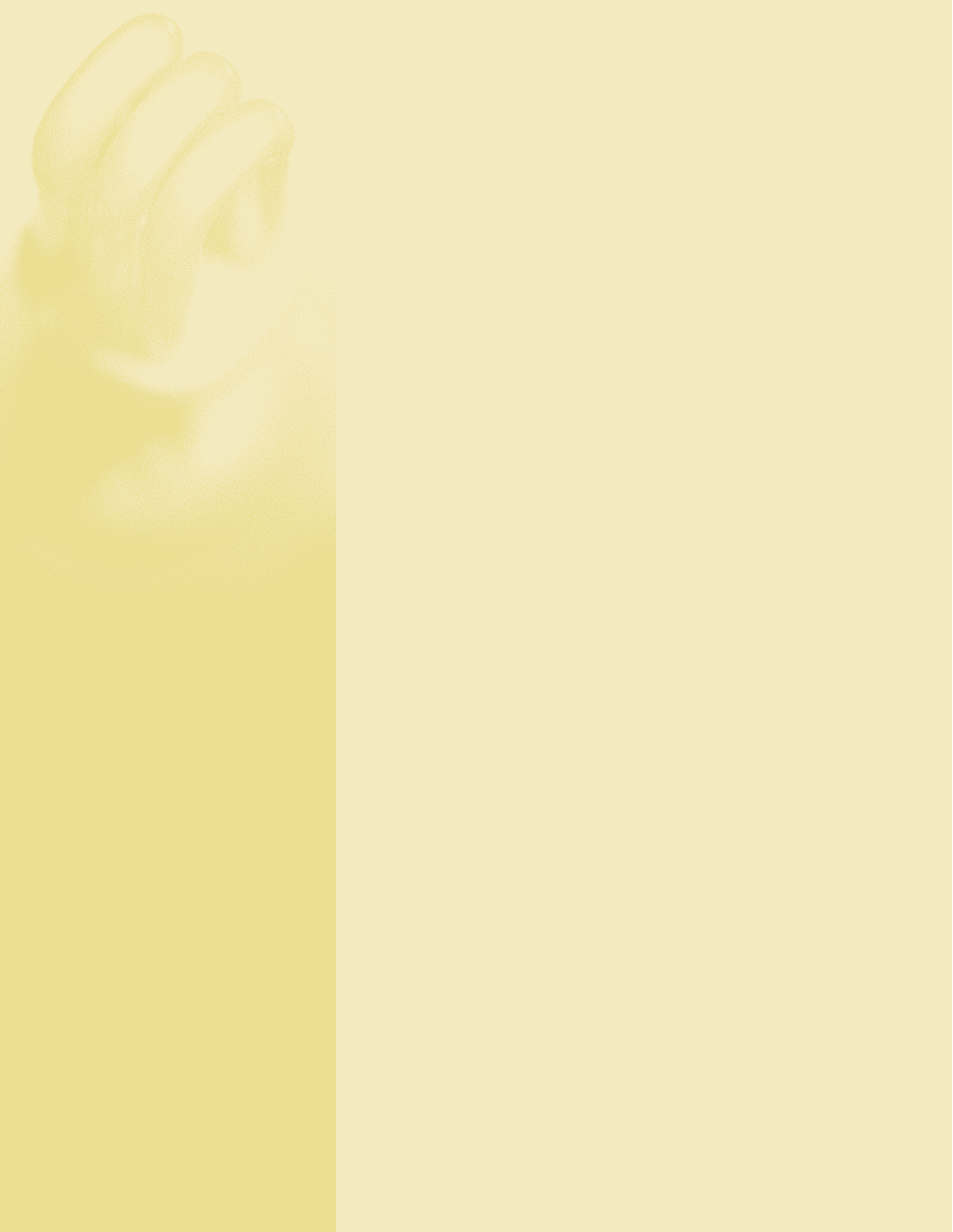# Report of the Energy Conservation Management Board

## **YEAR 2001 PROGRAMS AND OPERATIONS**

| Energy Security and Peak Demand Benefits10 |  |
|--------------------------------------------|--|
|                                            |  |
|                                            |  |
|                                            |  |
|                                            |  |
|                                            |  |
|                                            |  |
| Comparison of Revenues and                 |  |
| List of Conservation Benefits              |  |
| Research Development and Demonstration     |  |
|                                            |  |
|                                            |  |

*Numbers for 2001 in this report are preliminary.*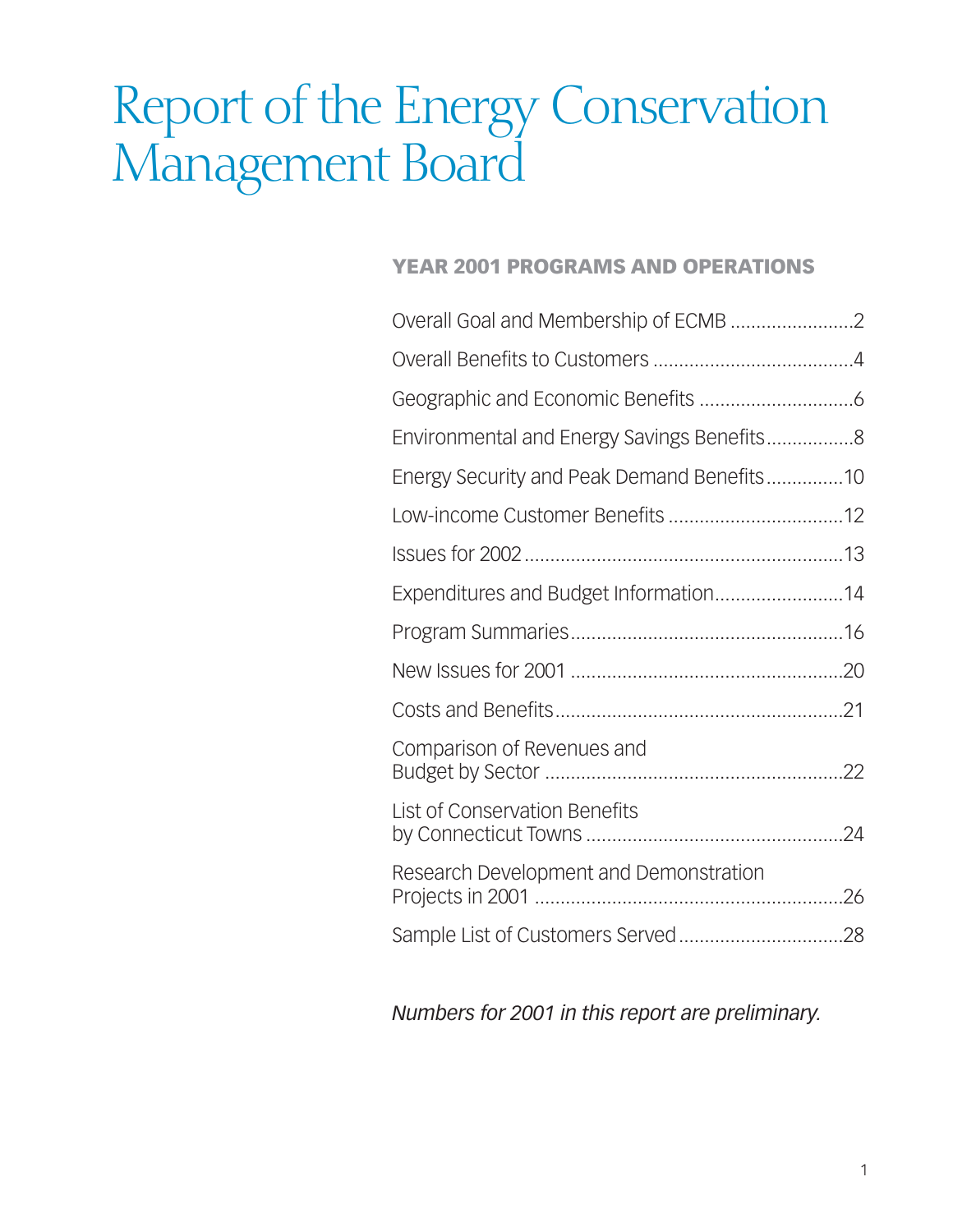# The overall goal of the state's conservation efforts is to advance the efficient use of energy, reduce air pollution and negative environmental impacts and to



*From its genesis, the ECMB has recognized that these are consumer funds imposing a special obligation of care on their expenditure. The ECMB has worked to link expenditures of program funds to important public policy goals such as reducing electricity demand, improving air quality and promoting economic development.*

promote economic development and energy security in **Connecticut** 

- $\rightarrow$  The Legislature created the Energy Conservation Management Board (ECMB or the Board) pursuant to Section 33 of PA 98-28 (CGS § 16-245m), An Act Concerning Electric Restructuring.
- $\rightarrow$  The Board advises the Department of Public Utility Control (DPUC) and the state's electric distribution Companies in formulating energy conservation and load management programs as well as market transformation plans.
- $\rightarrow$  Under the Act, electric customers of The Connecticut Light and Power Company (CL&P) and The United Illuminating Company (UI) fund these programs in Connecticut through a 0.3 cents per kWh charge on their electric bills.
- $\rightarrow$  The statutory mission of the Board is to advise and assist CL&P and UI in development and implementation of comprehensive and costeffective energy conservation and market transformation programs.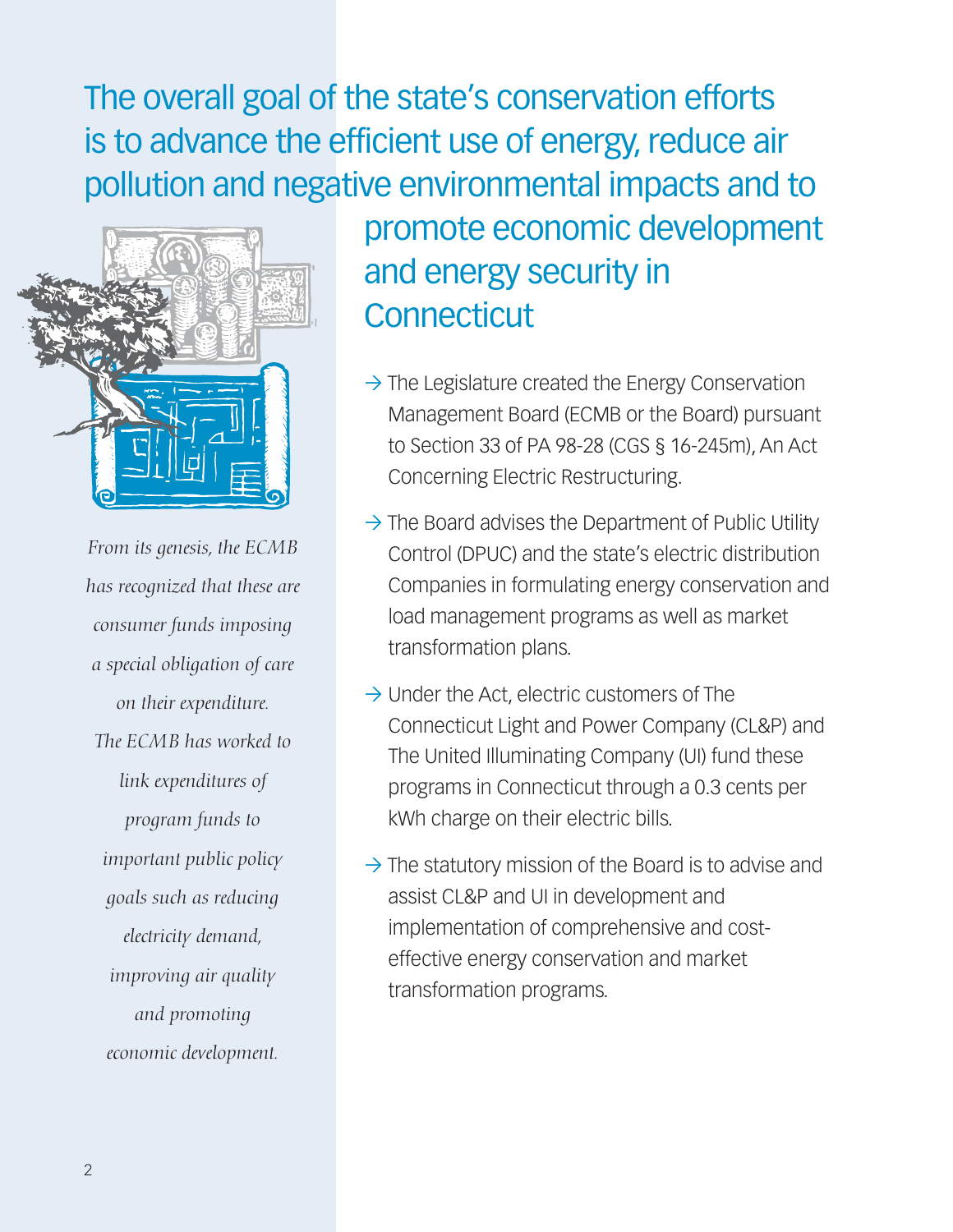# Energy Conservation Management Board Members

### **Mr. Daniel L. Sosland, Esq.**

*Environment Northeast* 28 Grand Street Hartford, CT 06106

### **Mr. Daniel Moore**

*Senior Director of Public Relations MetroHartford Chamber of Commerce* 31 Pratt Street Hartford, CT 06103

### **Mr. Richard Blumenthal, Esq.**

*Attorney General* Mr. Michael Wertheimer, Esq., Designee *Assistant Attorney General Office of the Attorney General* 10 Franklin Square New Britain, CT 06051

### **Mr. Robert Earley, Esq. Mr. John Rathgeber, Esq.**

*Connecticut Business & Industry Assoc.* 350 Church Street Hartford, CT 06103

### **Ms. Mary J. Healey, Esq.**

*Consumer Counsel* Mr. Richard Steeves, Designee 10 Franklin Square New Britain, CT 06051

## **Mr. Tim Phelan**

*Connecticut Retail Merchants Association* 60 Forest Street Hartford, CT 06105

### **Mr. Carmine DiBattista Mr. Christopher James**

*Department of Environmental Protection* 79 Elm Street Hartford, CT 06106-5127

### **Ms. Shirley Bergert, Esq.** *Connecticut Legal Services, Inc.* P.O. Box 258

Willimantic, CT 06226

### **Mr. Joseph Hebert**  *The United Illuminating Company* 157 Church Street New Haven, CT 06510

## **Mr. Anthony DeFilippis, Esq.**

*The Connecticut Light & Power Company* P. O. Box 270 Hartford, CT 06141

### **Mr. Jeff Gaudiosi, Esq. Mr. Frank J. Johnson, Esq.** *Manufacturers Alliance of Connecticut* 1525 Hamilton Avenue Waterbury, CT 06706

### **Mr. Michael Chowaniec, Esq.** and **Ms. Cindy Jacobs (Attendees)**

*Department of Public Utility Control* 10 Franklin Square New Britain, CT 06051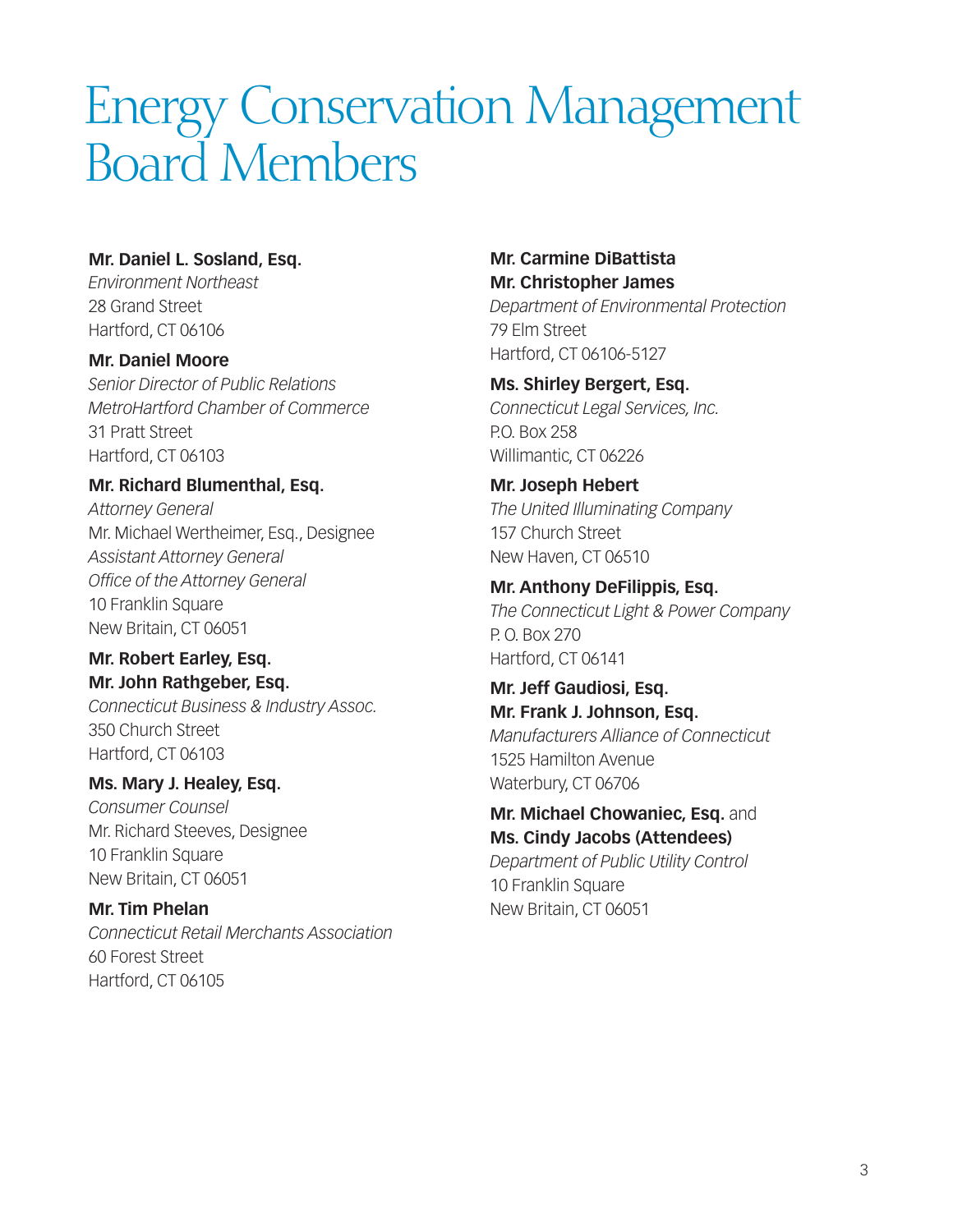# The primary beneficiaries from conservation activities are Connecticut residents



*Each year, hundreds of thousands of CL&P and UI customers participate in energy efficiency programs. As Connecticut moves to a fully deregulated environment and the price of electricity takes on more significance, the state's innovative efficiency programs and services will also become increasingly important.*

In 2001, customers of CL&P and UI contributed nearly \$86 million into the conservation fund. Over the life of the measures installed through the programs, they will save over \$473 million.





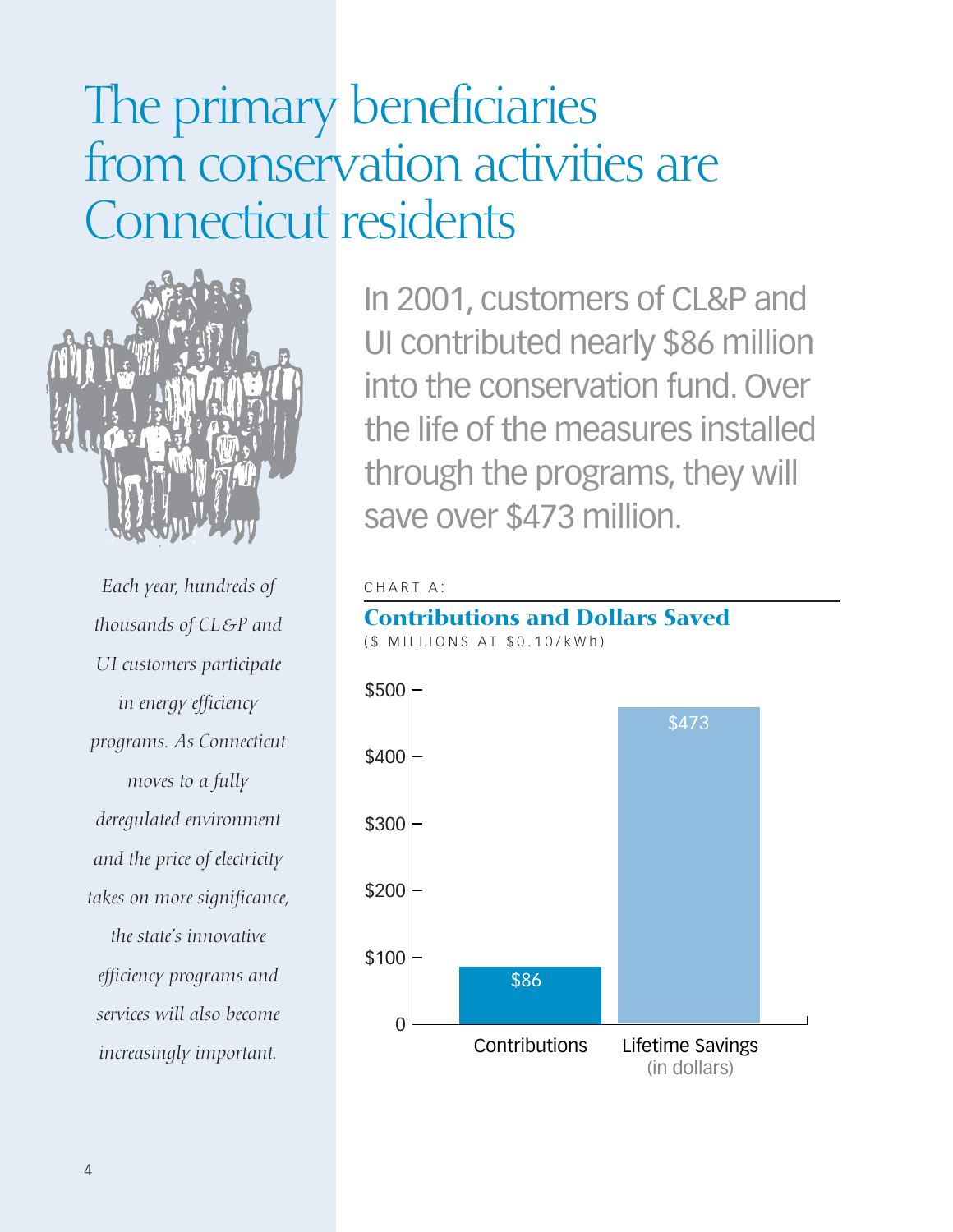# Customer benefits are distributed across all customer classes



*The C&LM Fund provides outreach and assistance for the special needs customer. Customers with limited incomes, disabilities or language problems could fall through the cracks in a deregulated environment. The Companies serve these customers by partnering with social service groups to provide conservation services.*

The ECMB seeks to ensure that all types of customers benefit from the conservation fund. Thus, the budget is apportioned across all customer classes. In 2001, there were, on average, more than 400,000 participants in the two companies' energy efficiency programs. These programs are helping large and small businesses, homeowners and renters, and state and local governments conserve energy and natural resources.

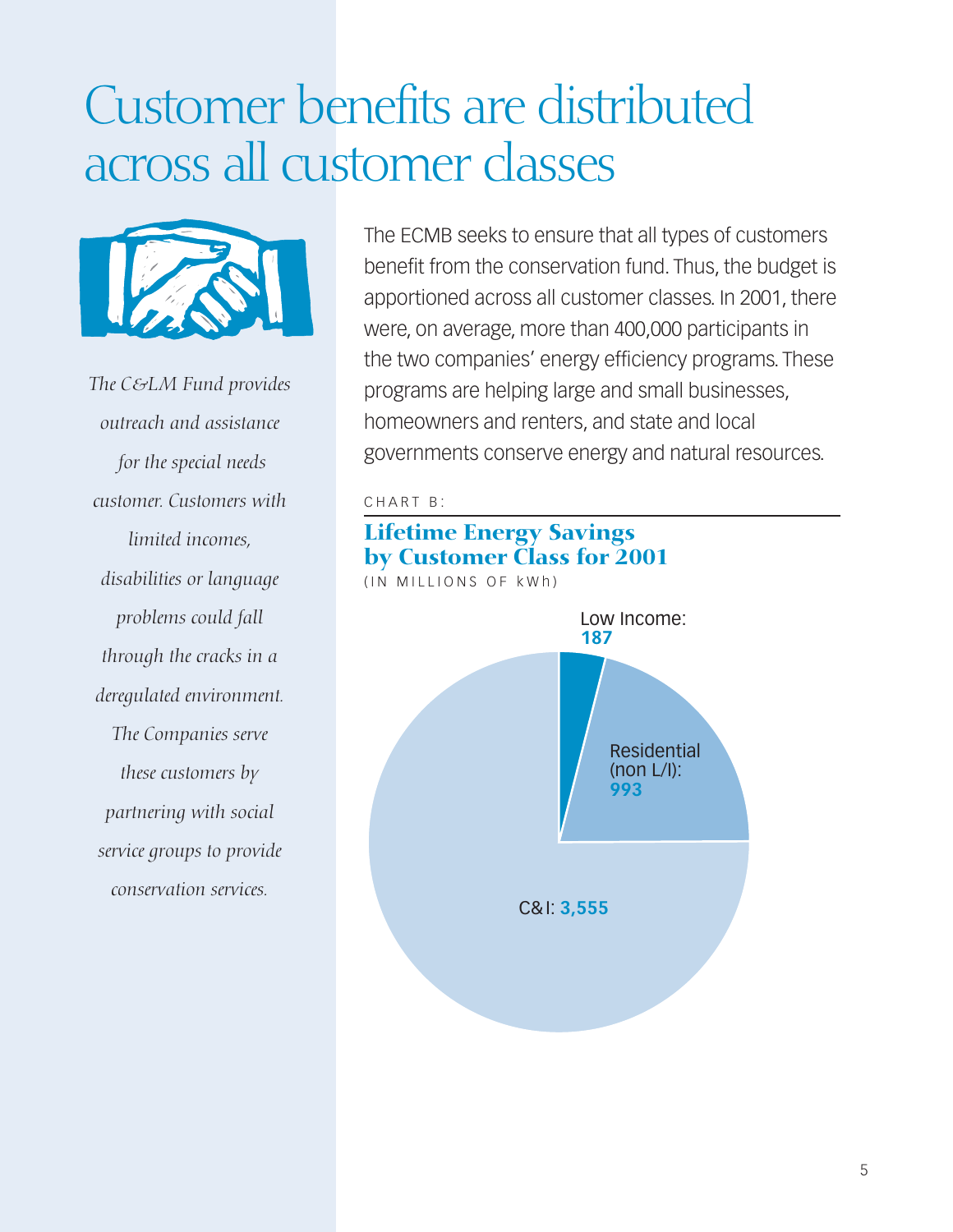# Customers across the state benefit from the conservation fund



*Connecticut's legislature established the fund for energy conservation. It is appropriate to distribute benefits to all geographic districts.*

The service territories of CL&P and UI cover essentially the entire state. Thus, residents throughout Connecticut participate in the programs.

### CHART C

## **Expenditures in Major Cities FOR OTHER TOWNS SEE APPENDIX A ON PAGE 24**

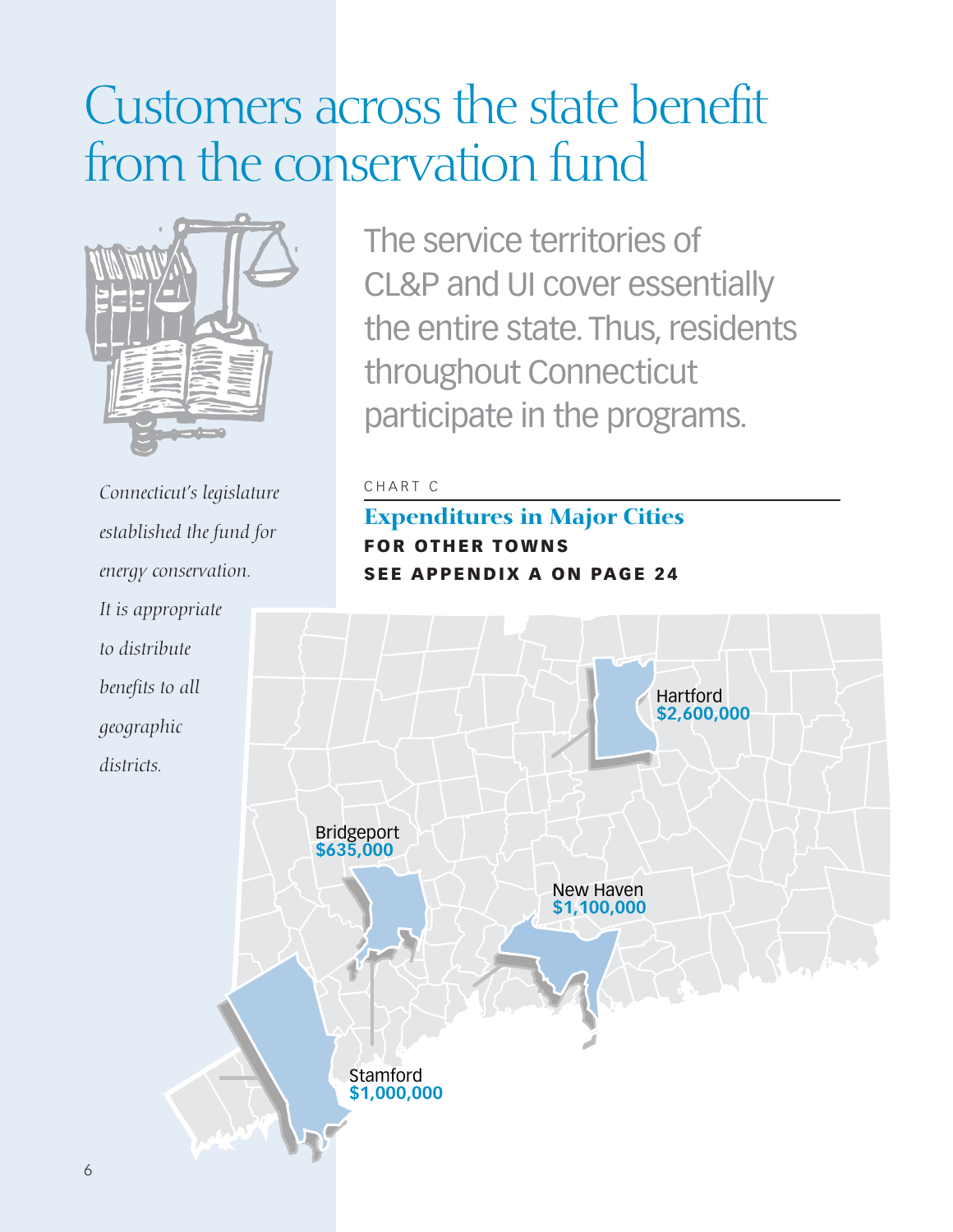# Economic benefits



*A recent University of Connecticut study shows that energy consumption in Connecticut is 28% below the national average. Connecticut uses less energy and it uses that energy wisely, producing \$18.56 of output for every dollar of energy input, far better than the national average of \$14.28.*

Conservation saves money, improves productivity and bolsters the economy in many ways:

- $\rightarrow$  Research, Development and Demonstration activities of the fund are creating a core competency in Connecticut to study ways to increase energy efficiency and distributed generation. A list of RD&D projects awarded in 2001 is provided as Appendix B on page 26.
- $\rightarrow$  Hundreds of Connecticut medium to large businesses also receive services and a sample listing of these companies is in Appendix C on page 28.
- $\rightarrow$  Businesses can lower operating costs, and this is particularly important for companies in financial difficulty.
- $\rightarrow$  Businesses hoping to locate in Connecticut can run their production more energy efficiently than could be possible in other states.
- $\rightarrow$  Each year, many commercial customers participate in the conservation programs. As a result, they improve manufacturing efficiency and reduce the energy consumption of the facilities themselves.
- $\rightarrow$  Approximately 2,000 CT small businesses received services to improve their operating costs.
- $\rightarrow$  Programs use the services of dozens of CT businesses like Energy Services Companies, architects, engineers, mechanical and electrical contractors, and construction companies in the provision of energy conservation services.
- $\rightarrow$  Hundreds of retailers in CT participate in the programs especially for Energy Star products which are promoted by the U. S. Department of Energy and the Environmental Protection Agency (E.P.A.)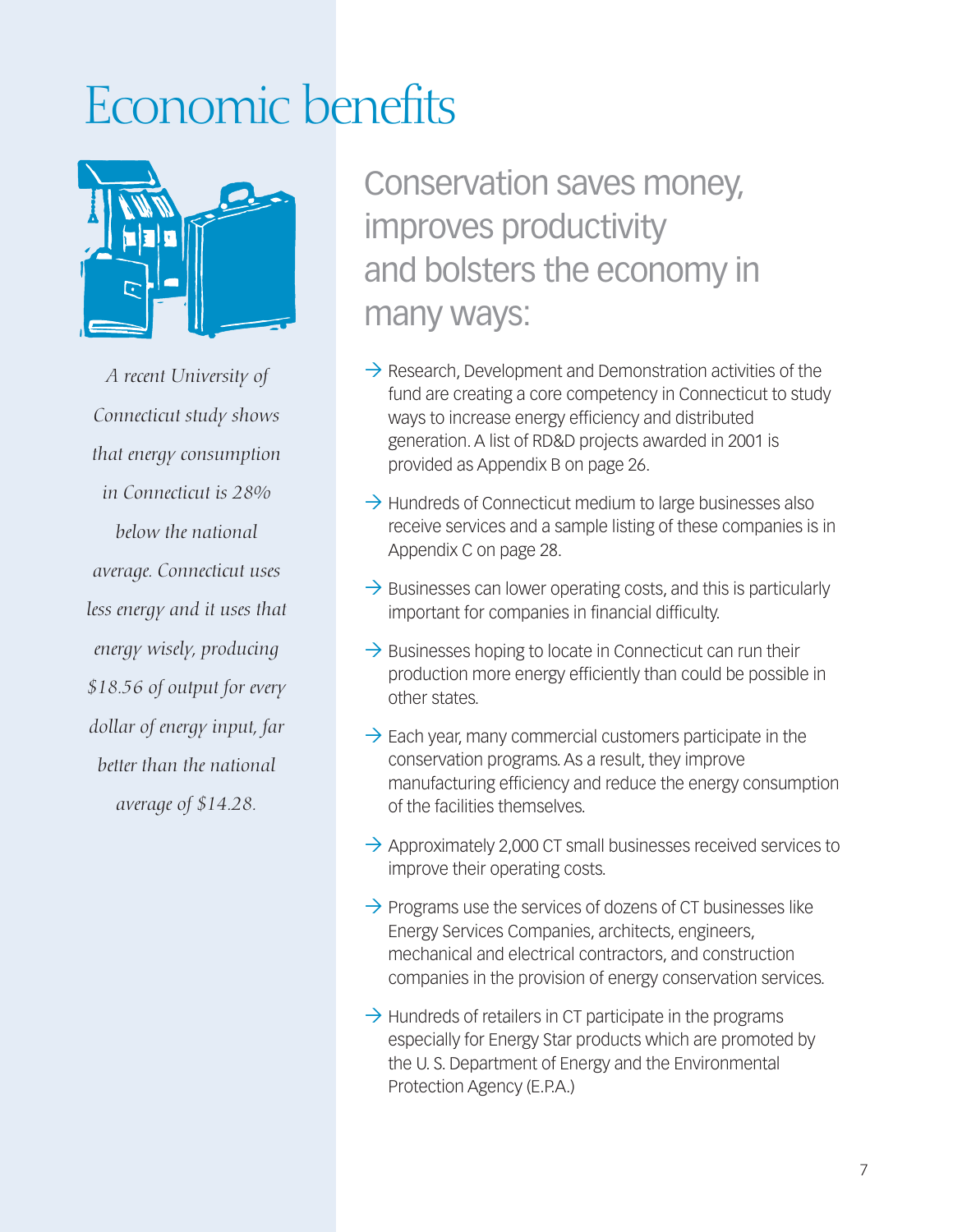# Environmental benefits to the state from the fund are significant



*Energy efficiency programs reduce pollution by lowering demand and power production, thereby decreasing the amount of pollutants generated. Limiting these emissions is crucial to improving our air.*

The ECMB is very interested in environmental stewardship. The actions taken in 2001, over their lifetime, will have the following results:

### CHART D

## **Reduction in Criteria Pollutants and Carbon Dioxide**

(IN TONS)

|                 | Year<br>2001 | 2001<br>Lifetime | Year<br>2002<br>(Projected) | 2002<br>Lifetime<br>(Projected) |
|-----------------|--------------|------------------|-----------------------------|---------------------------------|
| $SO_{x}$        | 972          | 14,679           | 678                         | 10,087                          |
| $NO_{x}$        | 329          | 4,972            | 230                         | 3,417                           |
| CO <sub>2</sub> | 238,260      | 3,598,600        | 166,212                     | 2,473,040                       |

Estimates are the product of kWh savings and ISO New England emission rates.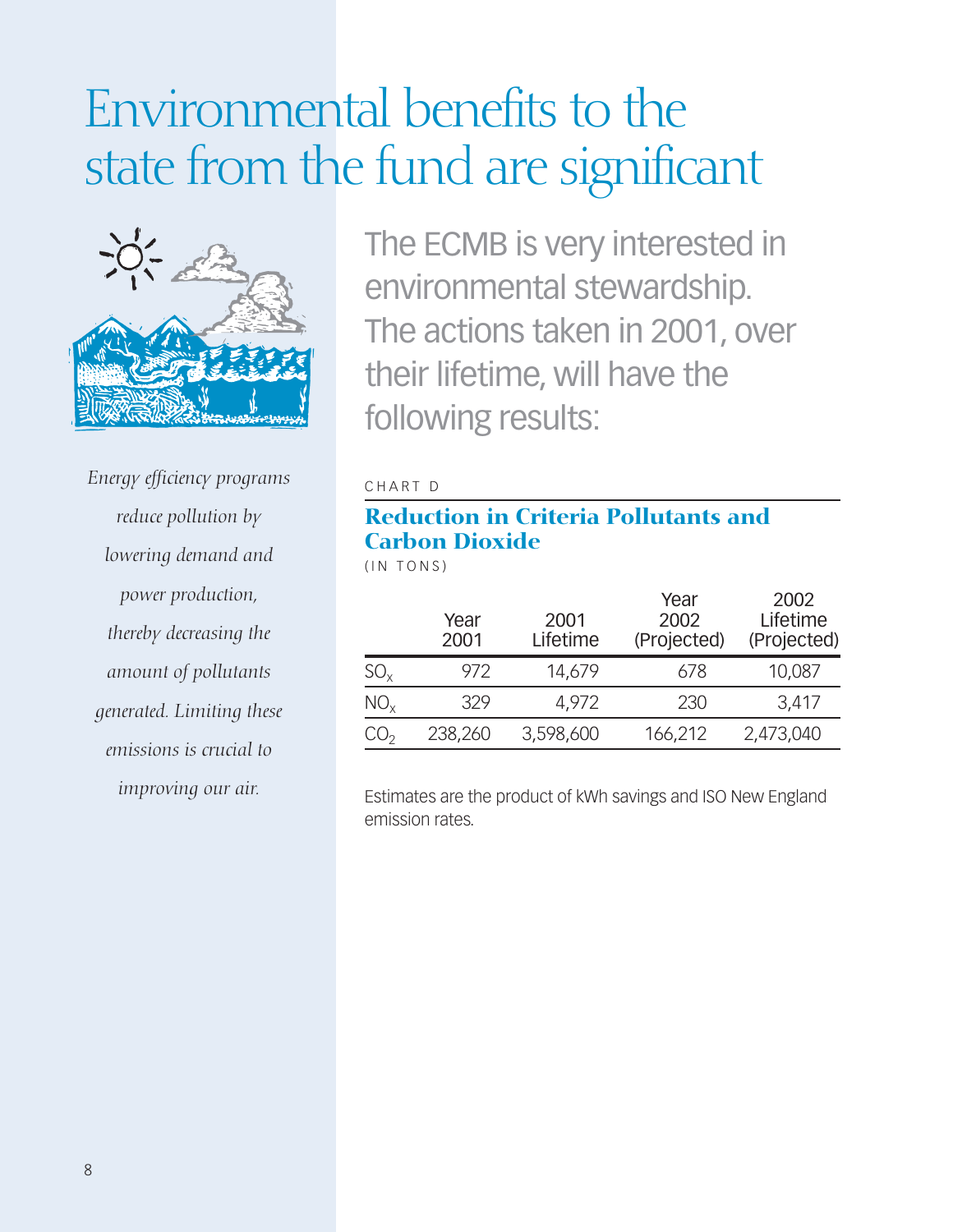# Conservation activities save energy to benefit customers

The conservation measures installed by programs in 2001 will save enough energy in a year to serve approximately 40,000 average homes in Connecticut for an entire year.

### CHART E

## **Energy Savings from Energy Efficiency Programs**

(IN MILLIONS OF kWh)

| <b>Type of Savings</b> | 2001<br><b>Savings</b> | 2002<br>(Projected) |
|------------------------|------------------------|---------------------|
| Energy Savings:        |                        |                     |
| Annual kWh             | 314                    | 219                 |
| Lifetime kWh           | 4.735                  | 3.254               |

### CHART F

## **Summary of Energy Savings by Customer Class**

(IN MILLIONS OF kWh)

| <b>Customer Sector</b>         | <b>Annual Savings</b> |                     |       | Lifetime Savings    |
|--------------------------------|-----------------------|---------------------|-------|---------------------|
|                                | 2001                  | 2002<br>(Projected) | 2001  | 2002<br>(Projected) |
| Low Income                     | 14                    | 12                  | 187   | 156                 |
| Residential<br>$($ non L/I $)$ | 74                    | 49                  | 993   | 610                 |
| C&I                            | 226                   | 158                 | 3,555 | 2,488               |
| <b>TOTAL</b>                   | 314                   | 219                 | 4,735 | 3,254               |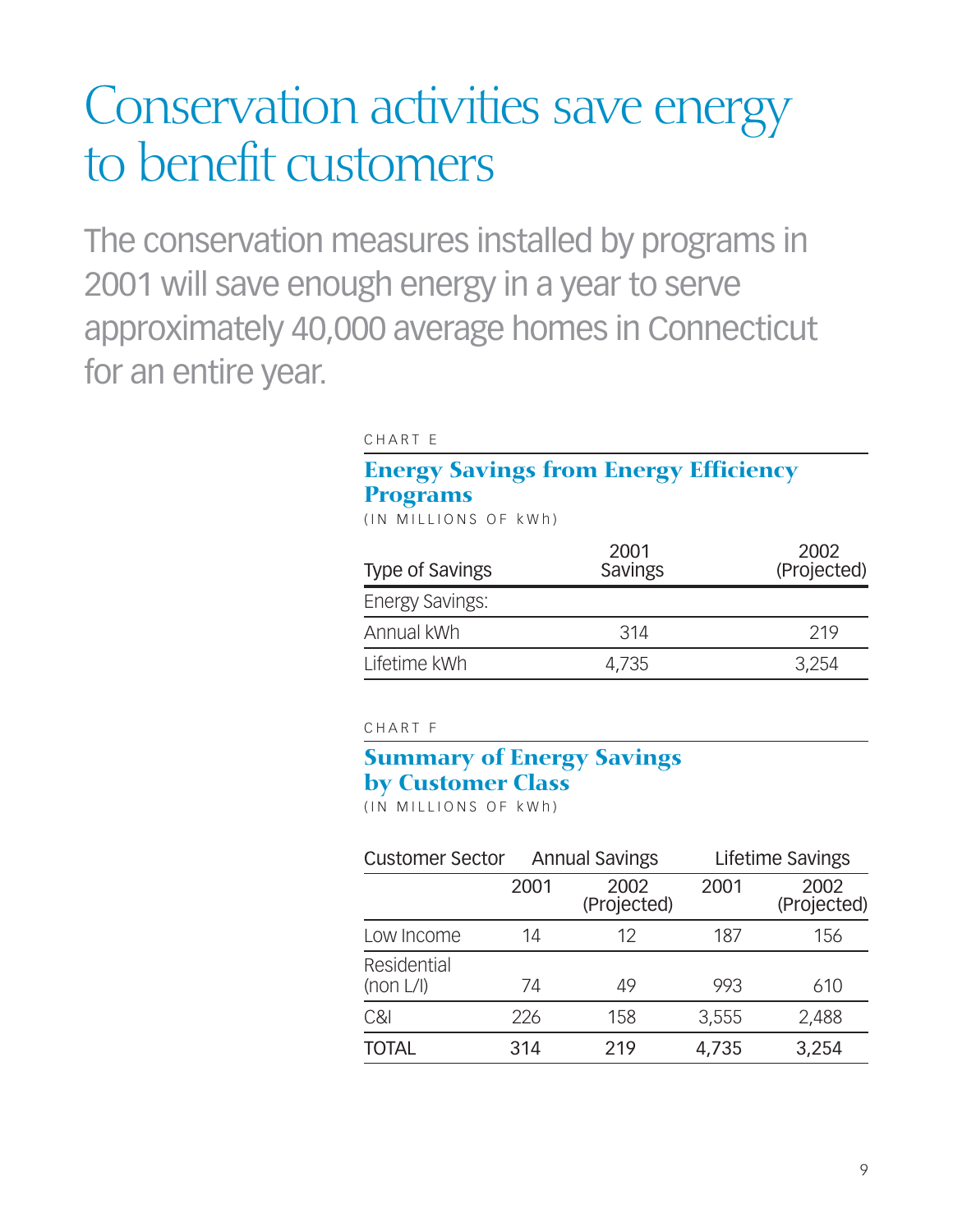# Energy security is enhanced through conservation programs



*"It is clear that our reliance on imported oil – 56% of the oil we use – has complicated our response to the terrorist attack. There is also little doubt that some of the dollars we have exported in exchange for foreign oil have found their way into the hands of terrorists and would-be terrorists." David Garman, Assistant Secretary of Energy, 10/2/01*

Energy security reduces the amount of foreign oil used in electric generation that comes from unstable areas of the world

*"Aside from its obvious environmental benefits, solar and other distributed energy resources can enhance our energy security. Distributed generation at many locations around the grid increases power reliability and quality while reducing the strain on the electricity transmission system. It also makes our electricity infrastructure less vulnerable to terrorist attack, both by distributing the generation and diversifying the generation fuels. So if you're engaged in this effort, it is my view that you are also engaged in our national effort to fight terrorism."*

David Garman, Assistant Secretary of Energy, 10/2/01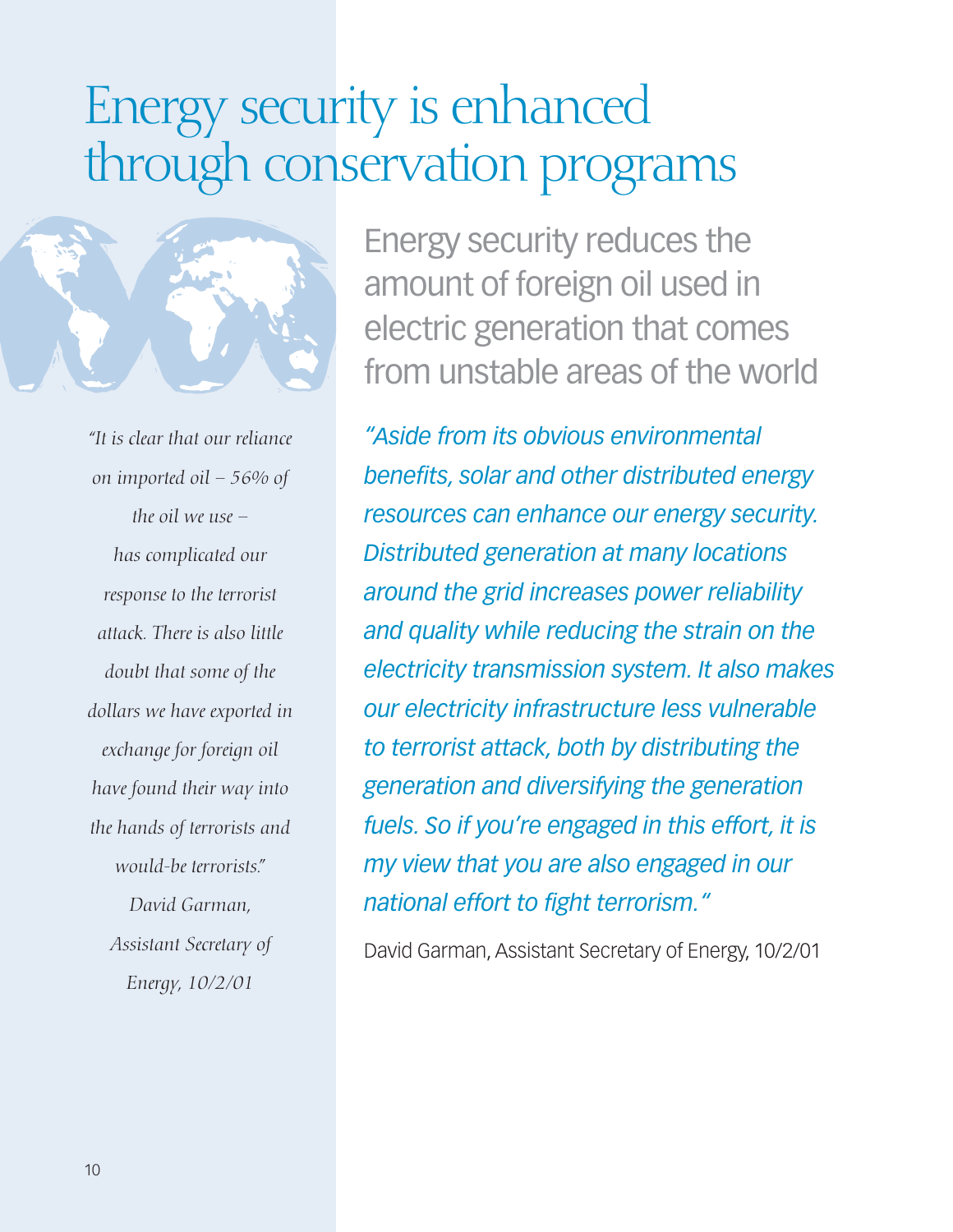# During peak periods, such as hot summer days when available supplies are uncertain, reductions from conservation activities are especially meaningful

 $\rightarrow$  Conservation activities reduce the amount of power needed during the peak demand period.

- $\rightarrow$  Peak demand often coincides with days of poor air quality. Absent conservation measures, generating units for peak days often emit much higher levels of air pollution. This makes air quality even worse on these days.
- $\rightarrow$  Plans for load management programs will focus on areas constrained by capacity for transmission and distribution of electricity.
- $\rightarrow$  Reduced demand at peak times can reduce the Market Clearing Price for electricity which at peak times can be many times higher than normal – the difference can be between \$35 and \$1000 per megawatt hour.

### CHART G

**Peak Demand Savings from Energy Efficiency Programs**



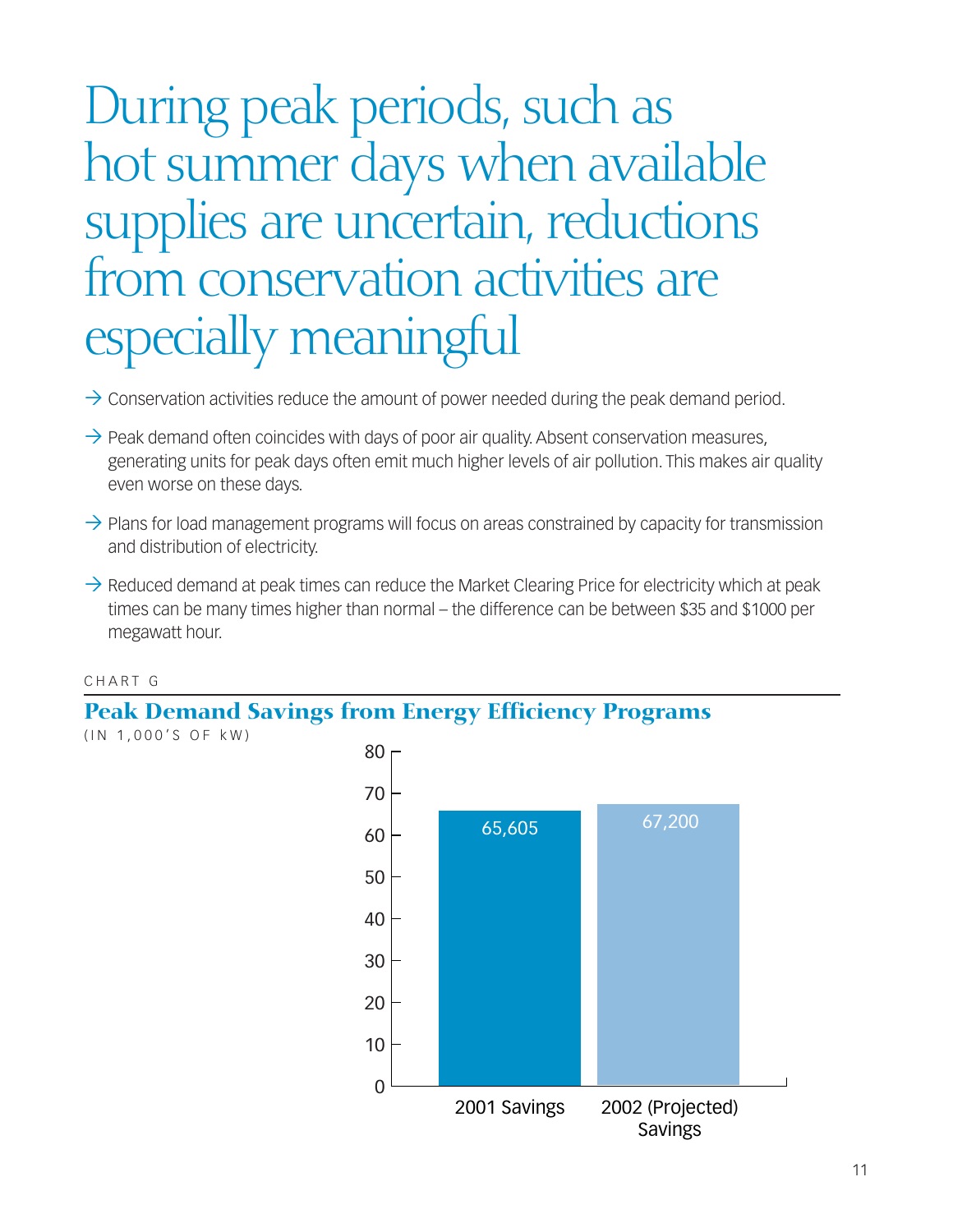# Benefits to low-income customers were widespread



*Activities in these areas not only comply with the legislation but also ensure that certain equity considerations are met. One such measure of equity is the derivation of the funds by customer segment versus programmatic expenditures for those same customer segments.* 

In 2001, emphasis was placed on low-income customers. They were served with measures to save energy in their homes and reduce their energy bills which comprise a large percentage of their household income.

- $\rightarrow$  Approximately 14,000 low-income customers received services.
- $\rightarrow$  In 2001, low-income customers saved 187 million lifetime kWh. Even at a conservative 10 cents per kWh savings, this equates to \$18.7 million.

#### CHART H

## **2001 Low-Income Customer Contributions vs. Lifetime Dollars Saved** (\$ MILLIONS)

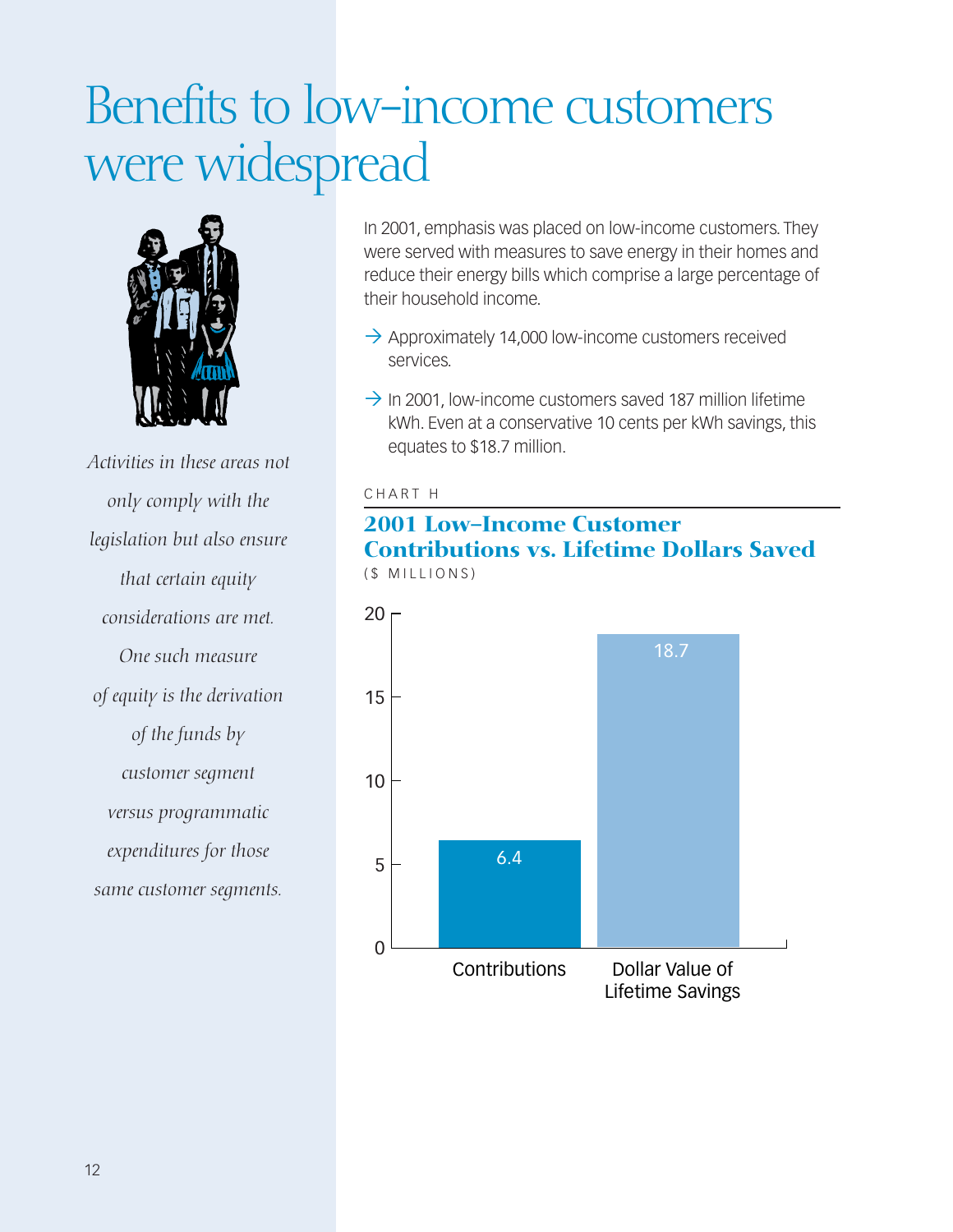# Issues for 2002

For 2002, program budgets were reduced by \$13.5 million due to the transfer of \$12 million from the C&LM Fund by PA 01-9 §13, June Sp. S., to the state's General Fund for use by Department of Public Works (DPW) and by \$1.5 million for the establishment of the Institute for Sustainable Energy at Eastern Connecticut State University.

The impact of the \$12 million transfer was not anticipated by the ECMB or companies in the budget planning cycle. The ECMB strives to achieve customer class equity, meaning that the pool of C&LM funds should be expended with a reasonable level of equity such that each contributing sector receives fair benefits for its contribution. The ECMB took pains to ensure that the reduction in available funds as a result of PA 01-9, §13 was borne in a proportional manner across all program categories and customer classes.

The legislative process established by CGS §16- 245m imposes a responsibility on the electric utilities, with the advice and assistance of the ECMB, to propose a balanced expenditure plan each year, and it is the responsibility of the DPUC to make final approvals of the annual plan. The process of advice and assistance provided by the ECMB is ongoing, so, effectively, annual plans are evaluated in a broader time frame. Annual reports are provided to the legislature so it can exercise oversight to ensure program expenditures are made in accordance with the law and legislative intent. Sound planning takes place throughout the year and dramatic changes damage program effectiveness. For example, because contract commitments in programs must be met, major fund reductions can have a disparate negative impact on individual ratepayer segments. Particularly at risk are small business, residential and low-income programs, as these programs generally do not have

long-term contract commitments that preclude withdrawal of program funding.

The C&LM fund is funded by utility ratepayers for "cost-effective energy conservation programs and market transformation initiatives" (CGS §16-245m). We note that the law requires that all expenditures of these funds should be made toward this specific cost-effectiveness principle. The ECMB has adopted a resolution that requests the DPW to provide information to the Board so that it can exercise its responsibility to monitor the cost-effectiveness of funds collected from ratepayers.

#### **Low-income Issues:**

The utility companies and the ECMB have made special effort to ensure low-income consumers receive a fair benefit from the C&LM fund. Creative efforts have gone into marketing and program development. Cuts in these program budgets will harm the customers least able to afford the loss of assistance in these programs. Viewed with reductions in public benefits in recent years, including energy assistance, C&LM funding losses exacerbate the difficulties these households will have affording adequate shelter, including necessary utility and energy services.

The C&LM fund conservation programs for lowincome households could be made more effective through coordination with state agencies serving these households. However, overtures to effect coordination have not been successful. Members of the ECMB will be focusing in 2002 on approaches to coordinate C&LM programs with programs administered by the Department of Social Services (DSS).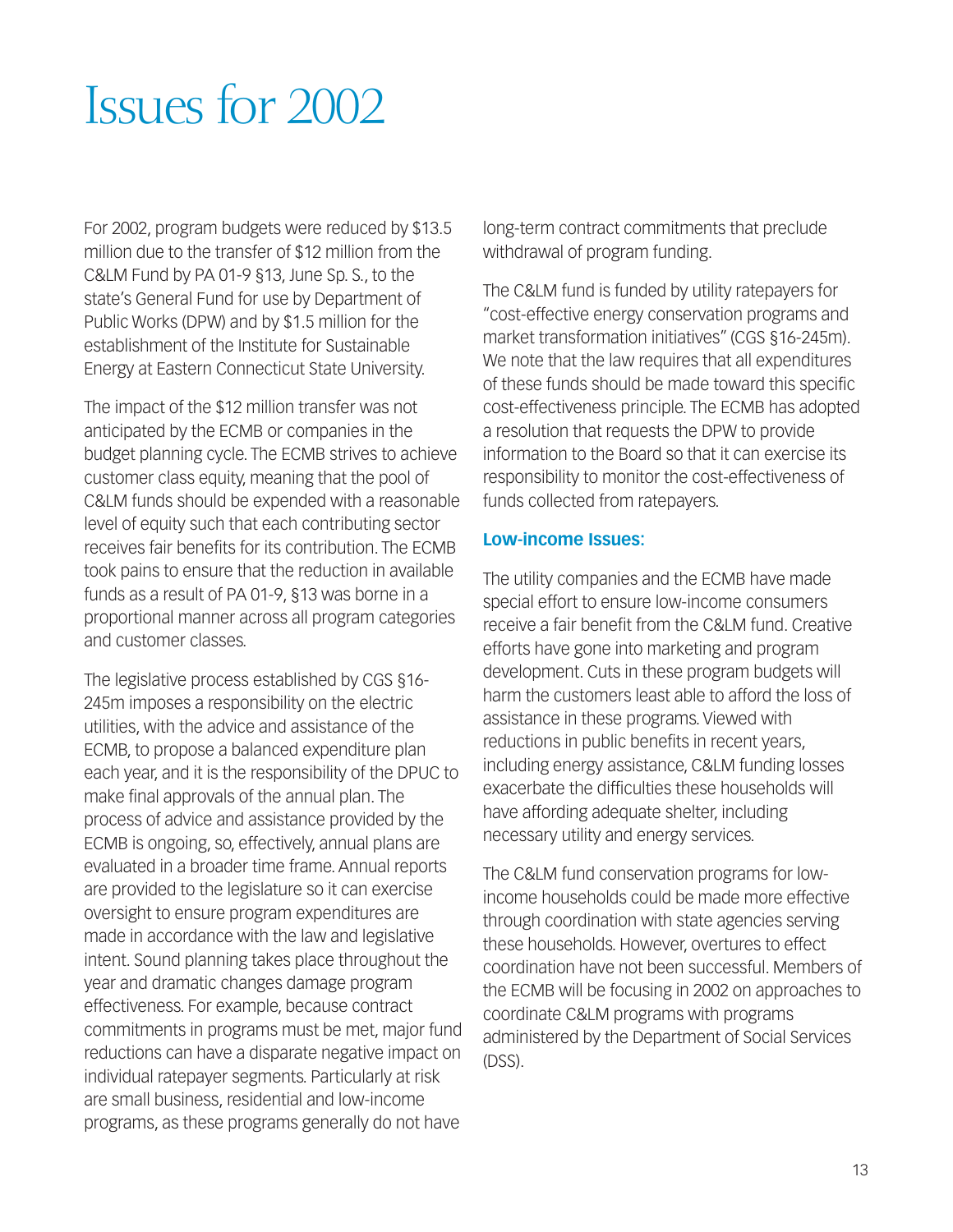# **CL&P 2002** Proposed Budget Summary

|                                                                 | 2001 Actuals | 2002                    | Allocation of  | Allocation of           |
|-----------------------------------------------------------------|--------------|-------------------------|----------------|-------------------------|
|                                                                 | (Preliminary | Proposed (5%)           | PA 01-9        | <b>ECSU Funding</b>     |
| <b>C&amp;LM BUDGET (\$000)</b>                                  | 1/16/02      | (12/04/01)              | Section 13     | for 2002                |
| <b>STRATEGIC ALLOCATION</b>                                     |              |                         |                |                         |
| <b>MARKET TRANSFORMATION &amp; LOST OPPORTUNITIES</b>           |              |                         |                |                         |
| <b>Residential</b>                                              |              |                         |                |                         |
| <b>Residential Retail Lighting</b>                              | \$<br>4,828  | \$<br>2,600             | \$<br>(154)    | \$<br>(30)              |
| SmartLiving™ Catalog<br><b>Energy Star Appliances</b>           | 2,487<br>864 | 2,400<br>1,170          | (373)<br>(189) | (30)<br>(12)            |
| <b>Energy Star Homes</b>                                        | 1,283        | 1,300                   | (189)          | (10)                    |
| Hot Shot HPWHs                                                  | 1,948        | 1,000                   | (560)          | (10)                    |
| Residential HVAC                                                | 262          | 600                     | (9)            | (10)                    |
| New Construction GeoX                                           | 668          | 590                     | 63             | (10)                    |
| <b>Commercial / Industrial</b>                                  |              |                         |                |                         |
| New Construction / Energy Blueprint                             | \$<br>8,193  | \$<br>7,435             | \$<br>(600)    | \$<br>(60)              |
| <b>Custom Services</b>                                          | 8,915        | 6,884                   | (729)          | (70)                    |
| <b>Express Service</b>                                          | 1,189        | 1,327                   | (214)          | (27)                    |
| Small Business Energy Advantage                                 | 2,437        | 2,429                   | (89)           | (20)                    |
| <b>Sub Total Market Transformation</b>                          | \$33,073     | \$27,735                | \$<br>(3,043)  | \$<br>(289)             |
| <b>MARKET DEVELOPMENT</b>                                       |              |                         |                |                         |
| <b>RFP Program</b>                                              | \$<br>6.320  | \$<br>4,994             | \$<br>(816)    | \$<br>(100)             |
| <b>O&amp;M RFP</b>                                              | 26           |                         | (200)          |                         |
| <b>Sub Total Market Development</b>                             | \$<br>6.346  | \$<br>4,994             | \$<br>(1,016)  | \$<br>(100)             |
| <b>SPECIAL NEEDS</b>                                            |              |                         |                |                         |
| EESmarts (K - 12 Education)                                     | \$<br>159    | \$<br>240               | \$<br>37       | \$                      |
| <b>Energy Conservation Loan Program</b>                         | 258          | 270                     | (28)           | (2)                     |
| Low Income (Energy Care & WRAP) / UI Helps                      | 5,036        | 4,420                   | (716)          | (46)                    |
| <b>Community Based Program</b>                                  | 84           | 250                     | (4)            |                         |
| <b>State Buildings</b>                                          | 941          | 894                     | (123)          |                         |
| <b>Municipal Buildings</b>                                      | 3,444        | 2,827                   | (494)          | (33)                    |
| <b>Sub Total Special Needs</b>                                  | \$<br>9,923  | \$<br>8,901             | \$<br>(1, 328) | \$<br>(81)              |
| TECHNICAL ASSISTANCE, INFO AND OUTREACH                         |              |                         |                |                         |
| <b>Residential</b>                                              |              |                         |                |                         |
| SPECTRUM Program                                                | \$<br>1,456  | \$                      | \$<br>(1,260)  | \$                      |
| Combined - SPECTRUM/Audits                                      |              | 900                     |                | (10)                    |
| SmartLiving™ Center                                             | 521          | 700                     | (65)           | (10)                    |
| General Non-Program Communication                               | 269          | 600                     | (101)          | (10)                    |
| <b>Residential Audits-Non WRAP</b>                              | 10           | $\equiv$                | 787            |                         |
| <b>Commercial/Industrial</b>                                    |              |                         |                |                         |
| <b>Committed EAP</b>                                            | \$           | \$                      | \$             | \$                      |
| General Non-Program Communication                               | 261          | 268                     | (43)           |                         |
| O&M Services, O&M RFP                                           | 2,796        | 1,204                   | (1, 275)       |                         |
| <b>Sub Total Technical Assistance</b>                           | \$<br>5,312  | \$<br>3,672             | \$<br>(1,957)  | \$<br>(30)              |
| <b>OTHER PROGRAMS</b>                                           |              |                         |                |                         |
| Load Management                                                 | \$<br>1,270  | \$<br>2,458             | \$<br>(394)    | \$                      |
| Research, Development & Demonstration                           | 5,066        | 4,254                   | (792)          | (700)                   |
| <b>Sub Total Other Programs</b>                                 | 6,337        | 6,712                   | (1, 186)       | (700)                   |
| Sub Total Residential Program                                   | 20,133       | 17,040                  | (2,761)        | (190)                   |
| Sub Total Commercial/Industrial Program                         | 34,521       | 28,261                  | (4, 583)       | (310)                   |
| <b>Sub Total Joint Programs</b>                                 | 31,851       | 35,060                  | (5,088)        | (1,048)                 |
| Sub Total Other (Load Management, RD&D)<br><b>PROGRAM TOTAL</b> | 6,337        | 6,712                   | (1, 186)       | \$<br>(700)             |
|                                                                 | \$60,990     | \$52,013                | \$<br>(8,530)  | (1,200)                 |
| <b>Other Expenditures</b>                                       |              |                         |                |                         |
| Administration                                                  | \$<br>1,325  | \$<br>1,006             | \$<br>(161)    | \$                      |
| Planning and Evaluation                                         | 1,590        | 1,519                   | (244)          |                         |
| <b>ECMB</b><br>Information Technology                           | 99<br>1,071  | 221<br>1,062            | (35)<br>(172)  |                         |
| Institute for Sustainable Energy at ECSU                        | 500          | 1,200                   |                | 1,200                   |
| <b>Sub Total Other Expenditures</b>                             | 4,585        | 5,008                   | (613)          | 1,200                   |
| <b>TOTAL EXPENDITURES</b>                                       | 65,575       | 57,021                  | (9, 143)       |                         |
| Performance Management Fee (PMF)                                | 4,101        | 2,851                   | (457)          |                         |
|                                                                 |              |                         |                |                         |
| <b>GRAND TOTAL</b>                                              | \$69,676     | \$59,873                | \$<br>(9,600)  | \$<br>$\qquad \qquad -$ |
|                                                                 |              |                         |                |                         |
| ACT 01-9 Section 13                                             |              | \$<br>9,600<br>\$69,473 |                |                         |
|                                                                 |              |                         |                |                         |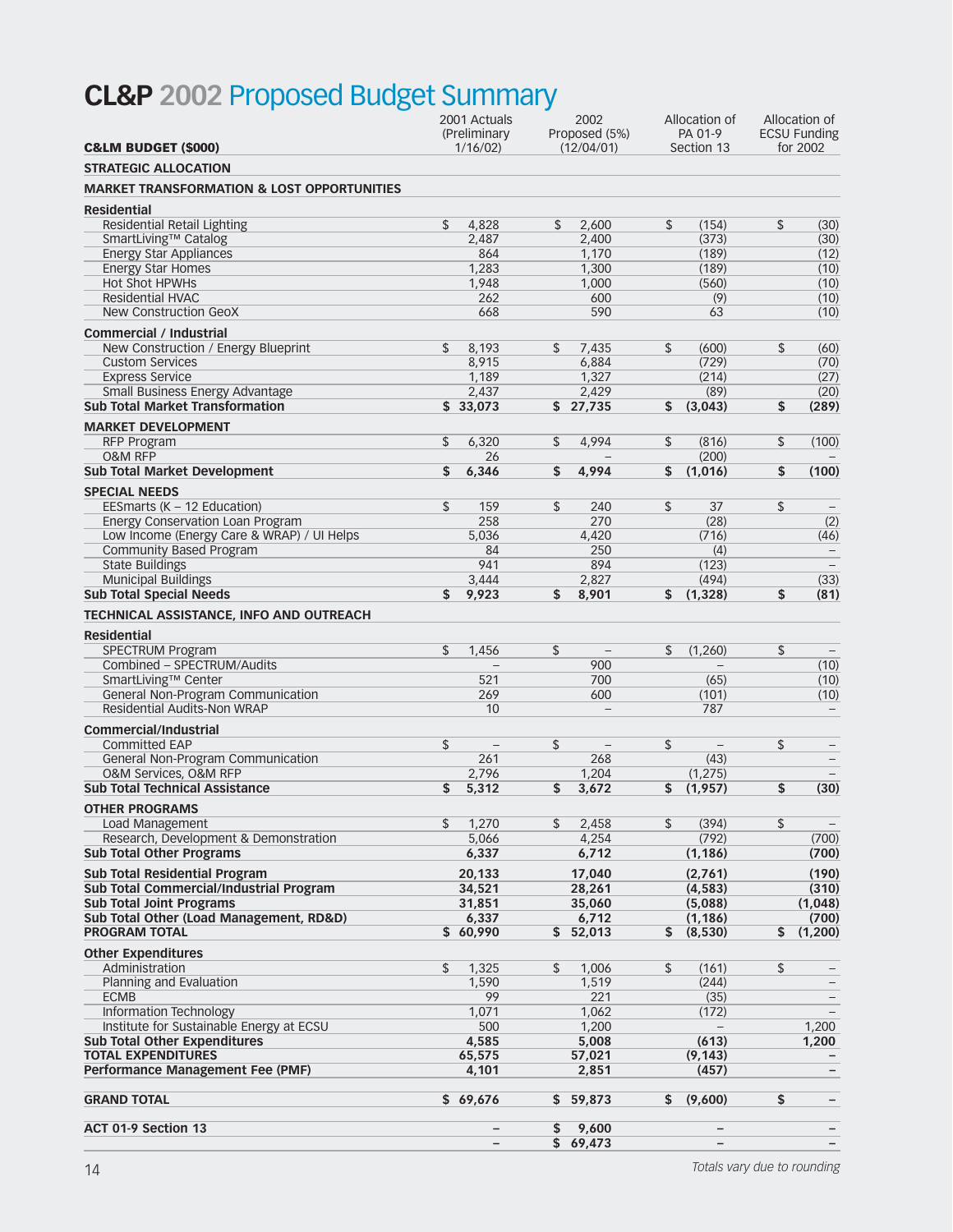# **UI 2002** Proposed Budget Summary

|                                                       | 2001 Actuals |                         | 2002 |                             |                       | Allocation of            | Allocation of                   |                          |
|-------------------------------------------------------|--------------|-------------------------|------|-----------------------------|-----------------------|--------------------------|---------------------------------|--------------------------|
| <b>C&amp;LM BUDGET (\$000)</b>                        |              | (Preliminary<br>1/16/02 |      | Proposed (5%)<br>(12/04/01) | PA 01-9<br>Section 13 |                          | <b>ECSU Funding</b><br>for 2002 |                          |
| <b>STRATEGIC ALLOCATION</b>                           |              |                         |      |                             |                       |                          |                                 |                          |
| <b>MARKET TRANSFORMATION &amp; LOST OPPORTUNITIES</b> |              |                         |      |                             |                       |                          |                                 |                          |
| <b>Residential</b>                                    |              |                         |      |                             |                       |                          |                                 |                          |
| Residential Retail Lighting                           | \$           | 900                     | \$   | 664                         | \$                    | (212)                    | \$                              | (53)                     |
| SmartLiving™ Catalog                                  |              | 502                     |      | 491                         |                       | $\overline{\phantom{m}}$ |                                 |                          |
| <b>Energy Star Appliances</b>                         |              | 688                     |      | 715                         |                       |                          |                                 | (18)                     |
| <b>Energy Star Homes</b>                              |              | 497                     |      | 424                         |                       | (55)                     |                                 | (18)                     |
| Hot Shot HPWHs                                        |              | 89                      |      | 165                         |                       | $\overline{\phantom{m}}$ |                                 | (28)                     |
| Residential HVAC                                      |              | 100                     |      | 98                          |                       |                          |                                 |                          |
| <b>Commercial / Industrial</b>                        |              |                         |      |                             |                       |                          |                                 |                          |
| New Construction/Energy Blueprint                     |              | 2,304                   |      | 1,871                       |                       | (89)                     |                                 | (2)                      |
| <b>Energy Opportunities</b>                           |              | 3,401                   |      | 1,793                       |                       | (268)                    |                                 | (28)                     |
| Small Business Energy Advantage                       |              | 1,397                   |      | 1,066                       |                       | (137)                    |                                 | (26)                     |
| <b>Sub-Total Market Transformation</b>                | \$           | 9,878                   | \$   | 7,287                       | \$                    | (761)                    | \$                              | (173)                    |
| <b>MARKET DEVELOPMENT</b>                             |              |                         |      |                             |                       |                          |                                 |                          |
| <b>RFP Program</b>                                    |              | 22                      |      | 819                         |                       | (105)                    |                                 | (1)                      |
| <b>O&amp;M RFP</b>                                    |              |                         |      | 188                         |                       |                          |                                 |                          |
| <b>Sub-Total Market Development</b>                   | \$           | 22                      | \$   | 1,007                       | \$                    | (105)                    | \$                              | (1)                      |
| <b>SPECIAL NEEDS</b>                                  |              |                         |      |                             |                       |                          |                                 |                          |
| EESmarts <sup>™</sup> (K-12 Education)                | \$           | 298                     | \$   | 377                         | \$                    |                          | \$                              | (29)                     |
| Energy Conservation Loan Program                      |              | 72                      |      | 75                          |                       |                          |                                 |                          |
| Low Income (Energy Care & WRAP)/UI Helps              |              | 1,500                   |      | 1,235                       |                       | (159)                    |                                 | (11)                     |
| Community Based Program                               |              | 139                     |      | 307                         |                       | (40)                     |                                 | (26)                     |
| <b>State Buildings</b>                                |              |                         |      | 211                         |                       | (196)                    |                                 | (2)                      |
| <b>Municipal Energy</b>                               |              | 934                     |      | 763                         |                       | (99)                     |                                 | (55)                     |
| <b>Sub-Total Special Needs</b>                        | \$           | 2,943                   | \$   | 2,968                       | \$                    | (494)                    | \$                              | (123)                    |
| TECHNICAL ASSISTANCE, INFORMATION AND OUTREACH        |              |                         |      |                             |                       |                          |                                 |                          |
| <b>Residential</b>                                    |              |                         |      |                             |                       |                          |                                 |                          |
| SmartLiving™ Center                                   | \$           | 836                     | \$   | 423                         | \$                    |                          | \$                              |                          |
| UI/CLP Joint General Awareness Advertising            |              | 129                     |      | 100                         |                       |                          |                                 |                          |
| <b>Sub-Total Technical Assistance</b>                 | \$           | 965                     | \$   | 523                         | \$                    |                          | \$                              |                          |
| <b>OTHER PROGRAMS</b>                                 |              |                         |      |                             |                       |                          |                                 |                          |
| Load Management                                       | \$           | 63                      | \$   | 150                         | \$                    |                          | \$                              |                          |
| Research, Development & Demonstration                 |              | 331                     |      | 355                         |                       | (882)                    |                                 |                          |
| <b>Sub-Total Other Programs</b>                       |              | 394                     |      | 505                         |                       | (882)                    |                                 |                          |
| <b>Sub Total Residential Program</b>                  |              | 5,750                   |      | 5,074                       |                       | (466)                    |                                 | (183)                    |
| Sub Total Commercial/Industrial Program               |              | 8,058                   |      | 6,711                       |                       | (894)                    |                                 | (114)                    |
| <b>Sub Total Joint Programs</b>                       |              | 7,428                   |      | 9,298                       |                       | (1,679)                  |                                 | (212)                    |
| Sub Total Other (Load Management, RD&D)               |              | 394                     |      | 505                         |                       | (882)                    |                                 |                          |
| <b>PROGRAM TOTAL</b>                                  | \$           | 14,202                  |      | \$12,290                    | \$                    | (2, 242)                 | \$                              | (297)                    |
| <b>Other Expenditures</b>                             |              |                         |      |                             |                       |                          |                                 |                          |
| Administration                                        | \$           | 285                     | \$   | 404                         | \$                    |                          | \$                              |                          |
| Planning and Analysis                                 |              | 1,333                   |      | 400                         |                       |                          |                                 |                          |
| <b>ECMB</b>                                           |              | 128                     |      | 135                         |                       | (15)                     |                                 |                          |
| Information Technology                                |              | 247                     |      | 360                         |                       | $\overline{\phantom{m}}$ |                                 | $\overline{\phantom{m}}$ |
| Institute for Sustainable Energy at ECSU              |              |                         |      | 300                         |                       |                          |                                 | 300                      |
| Miscellaneous                                         |              | 167                     |      |                             |                       |                          |                                 |                          |
| <b>Sub-Total Other Expenditures</b>                   | \$           | 2,160                   | \$   | 1,599                       | \$                    | (15)                     | \$                              | 300                      |
| <b>TOTAL EXPENDITURES</b>                             | \$           | 16,362                  | \$   | 13,889                      | \$                    | (2, 257)                 | \$                              |                          |
| <b>Performance Management Fee</b>                     | \$           | 1,063                   | \$   | 688                         | \$                    | (143)                    | \$                              | $\overline{\phantom{m}}$ |
| <b>GRAND TOTAL</b>                                    | \$           | 17,425                  | \$   | 14,577                      | \$                    | (2,400)                  | \$                              | $\overline{\phantom{m}}$ |
| Act 01-9 Section 13                                   |              |                         |      | 2,400                       |                       |                          |                                 |                          |
|                                                       |              |                         | \$   | \$16,977                    |                       | $\qquad \qquad -$        |                                 |                          |
|                                                       |              |                         |      |                             |                       |                          |                                 |                          |

*Totals vary due to rounding*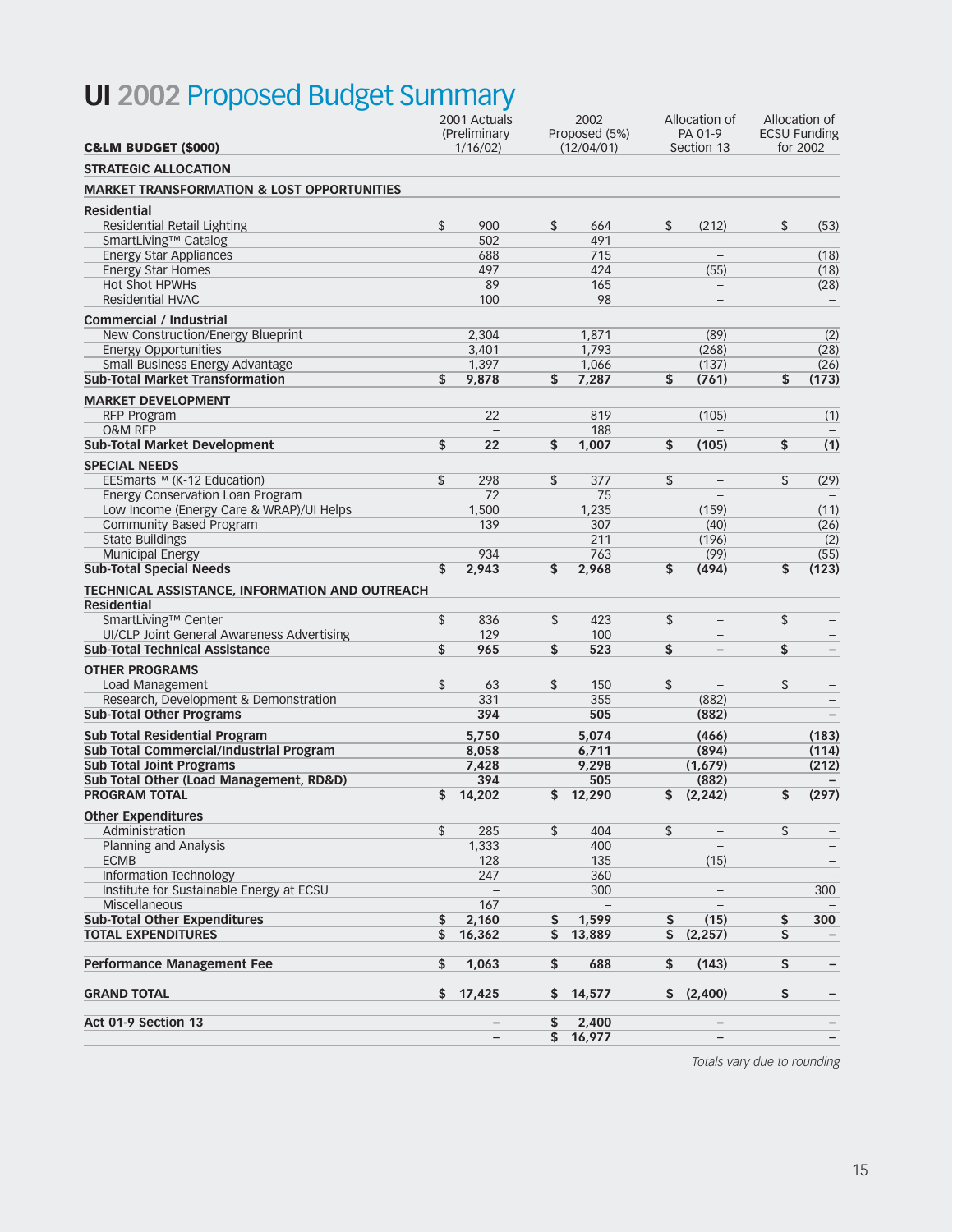# **CL&P** C&LM Program Summary for 2001

| <b>Residential</b><br><b>Programs</b>         | <b>Target</b><br><b>Market</b>                                                                                   | <b>Incentive</b>                                                                                                                                                                                         | <b>Program</b><br><b>Features</b>                                                                                                                                                                |
|-----------------------------------------------|------------------------------------------------------------------------------------------------------------------|----------------------------------------------------------------------------------------------------------------------------------------------------------------------------------------------------------|--------------------------------------------------------------------------------------------------------------------------------------------------------------------------------------------------|
| Spectrum (Electric<br>Heat)                   | Electrically heated<br>single family<br>and multi-family<br>customers                                            | Full costs of all measures that are cost effec-<br>tive for thermal and domestic hot water, and<br>in multi-family homes, permanent fluorescent<br>lighting                                              | Blower door assisted weatherization, ceiling insula-<br>tion, domestic hot water conservation services, and,<br>in multifamily homes, permanent efficient lighting                               |
| <b>Energy Star</b><br>Appliances              | All residential<br>customers                                                                                     | None                                                                                                                                                                                                     | Promotion & education of Energy Star appliances to<br>res.customers & retailers                                                                                                                  |
| <b>Energy Star New</b><br>Construction        | Newly constructed<br>homes, including<br>fossil fuel heated<br>homes                                             | Free Energy Star lighting fixtures. Incentives<br>for Energy Star Appliances. Free review of<br>house plan, Blower Door Test and Energy<br><b>Star Certification</b>                                     | Builder training and home inspections to certify<br>proper installation of Energy Star standards and<br>energy efficient space conditioning and water<br>heater equipment                        |
| "Hot Shot" Heat<br>Pump Water Heater          | Homes with<br>electrically heated<br>domestic water                                                              | Exploring possibility of offering neutral or<br>positive financing to the customer. Cust.<br>payments would be offset by reduced energy<br>consumption as result of the installation                     | Heat pump water heater designed to be attached to<br>the existing electric hot water tanks to reduce elec-<br>tric consumption of hot water production                                           |
| Residential HVAC                              | All residential<br>customers                                                                                     | Prescriptive incentives for installing SER12 &<br>SER13 energy efficient central air condition-<br>ers and heat pumps                                                                                    | Equipment incentives for installation of energy<br>efficient central air conditioning and heat pumps                                                                                             |
| New Construction<br>GeoX                      | Newly constructed<br>homes installing<br>earth friendly<br>Geo-heat Exchange<br>systems.                         | Free installation of geo exchange loop, free<br>Energy Star lighting fixtures. Incentives for<br>Energy Star Appliances. Free review of house<br>plan, Blower Door Test and Energy Star<br>Certification | Builder training and home inspections to certify<br>proper installation of Energy Star standards and<br>energy efficient space conditioning and water<br>heater equipment                        |
| <b>Retail Lighting</b>                        | All residential<br>customers                                                                                     | Coupons to influence customer buying<br>decisions                                                                                                                                                        | Promotion & ed. of Energy Star lighting fixtures to<br>res. customers & retailers                                                                                                                |
| SmartLiving™<br>Catalog                       | All residential<br>customers                                                                                     | A point of sale subsidy provided through<br>the mail and through the internet                                                                                                                            | Mail order catalog service of efficient lighting meas-<br>ures, unsubsidized earth friendly and healthy home<br>products and energy conservation education                                       |
| Tumble Wash                                   | All residential<br>customers                                                                                     | Mail in rebates for the purchase of qualifying<br>clothes washers                                                                                                                                        | Promotion of energy efficient clothes washers to<br>residential customers                                                                                                                        |
| Low Income (WRAP)                             | Existing low-income<br>residents                                                                                 | Full incremental cost of conservation<br>measures.                                                                                                                                                       | Provides thermal weatherization & efficient lighting<br>to low income single and multi-family residential<br>customers. Also coordinates community agencies<br>funding and services              |
| EESmarts <sup>™</sup> (K-12<br>Education)     | Grades K-12<br>throughout CL&P's<br>service territory.                                                           | Free curriculum, complete with teacher's<br>guide and student resources. Includes train-<br>the-trainer seminars                                                                                         | Offers a complete, ready to use curriculum for<br>professional educators to teach students the<br>fundamentals of energy efficiency while incorporat-<br>ing math and science skill requirements |
| <b>Community Based</b><br>Programs            | Vernon                                                                                                           | Identical incentives to other existing<br>programs                                                                                                                                                       | Provides a unique marketing umbrella in one<br>community for all other programs                                                                                                                  |
| Energy<br><b>Conservation Loan</b><br>Program | Owners of single<br>and multi-family<br>buildings, having an<br>avg annual income<br>below 150% of CT<br>median. | Low interest loans for residential energy<br>conservation work                                                                                                                                           | State administered loans granted to finance energy<br>conservation measure installations                                                                                                         |
| <b>Residential Audits</b><br>(Non-Wrap)       | All res.customers in<br>1-4 family dwellings                                                                     | Subsidized audits for low income customers.<br>Full cost of electric conservation measures<br>installed                                                                                                  | Home energy audits and assorted conservation<br>measures installed                                                                                                                               |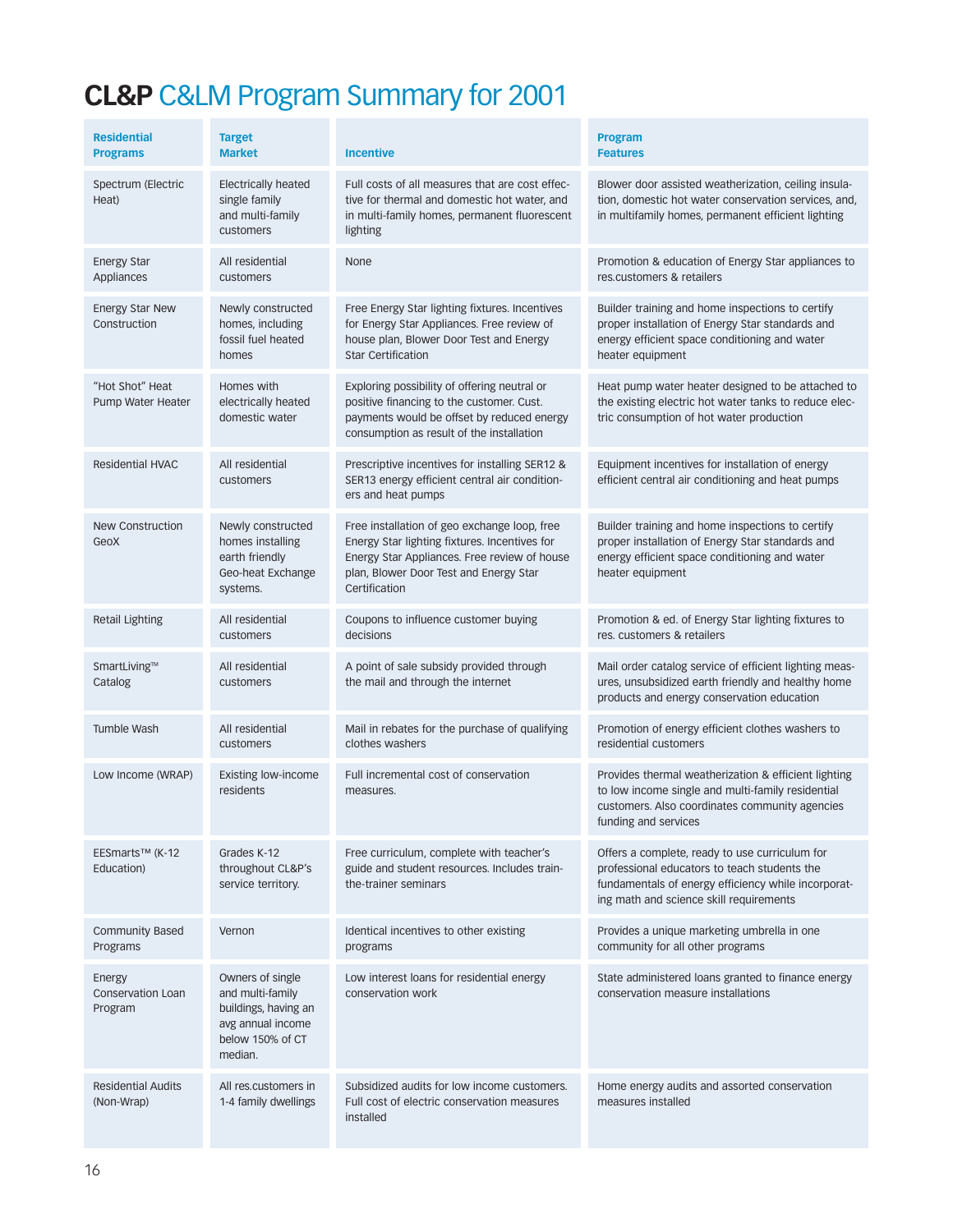# **CL&P** C&LM Program Summary for 2001

| <b>Commercial /</b><br><b>Industrial</b><br><b>Programs</b> | <b>Target</b><br><b>Market</b>                                                                         | <b>Incentive</b>                                                                                                               | <b>Program</b><br><b>Features</b>                                                                                             |
|-------------------------------------------------------------|--------------------------------------------------------------------------------------------------------|--------------------------------------------------------------------------------------------------------------------------------|-------------------------------------------------------------------------------------------------------------------------------|
| New Construction                                            | New commercial &<br>industrial buildings,<br>planned remodel-<br>ing, large. renova-<br>tion projects  | Between 50% - 100% of incremental costs                                                                                        | Equipment and design incentives for installation of<br>energy efficient electric measures                                     |
| <b>Custom Services</b>                                      | All $C/1$<br>customers                                                                                 | Typically 100% of incremental cost<br>(prescriptive or "Upgrade" incentives) or<br>50% of installed cost ("Add-On" incentives) | On-site energy audit or more detailed analyses with<br>implementation assistance                                              |
| <b>Express Services</b>                                     | All C / I Customers:<br>Lighting:<br>up to 350 kW<br>Motors:<br>up to 200 HP<br>HVAC:<br>up to 30 tons | Incentives are Prescriptive and typically pay<br>100% of incremental cost                                                      | Simple expeditious application process                                                                                        |
| <b>Small Business</b><br>Energy Advantage                   | All $C/1$<br>customers<br>up to 100 KW of<br>average<br>peak demand                                    | Lighting: Capped at 50% of installed cost<br>Non-lighting: 50% - 100% of installed cost                                        | On-site assessment and installation of cost-effective<br>electric energy measures                                             |
| <b>O&amp;M Services</b>                                     | All $C/1$<br>customers                                                                                 | Up to 100% of installed cost                                                                                                   | On-site analysis of operations and<br>maintenance approaches for improved energy<br>efficiency with implementation assistance |
| <b>State Buildings</b>                                      | All Connecticut<br>state owned or<br>leased facilities                                                 | Between 50% - 100% of installed cost                                                                                           | Installation of all cost-effective electric energy<br>conservation measures                                                   |
| <b>Municipal Buildings</b>                                  | All Connecticut<br>municipal buildings<br>in Urban Act towns                                           | Between 50% - 100% of installed cost                                                                                           | Installation of all cost-effective electric energy<br>conservation measures                                                   |
| <b>RFP Program</b>                                          | All C / I customers<br>greater than<br>350 kW                                                          | Bidder requests incentive as part of<br>competitive process                                                                    | Competitive procurement of bids from C&I<br>customers, ESCO's, and trade allies for studies and<br>implementation             |
| Competitive Market<br>Development                           | All C / I customers<br>greater than<br>350 kW                                                          | Bidder requests incentive as part of<br>competitive process                                                                    | Competitive procurement of bids from C&I<br>customers, ESCO's, and trade allies for studies and<br>implementation             |
| Research,<br>Development and<br>Demonstration               | All customers                                                                                          | Up to 100 percent funding of wining<br>proposals                                                                               | Solicitation of proposals for new energy efficient<br>and distributed resource technologies and products                      |
| Load Management                                             | All customers                                                                                          | Incentives in accordance with ISO policies                                                                                     | Customers volunteer to reduce load during periods<br>of system capacity deficiency                                            |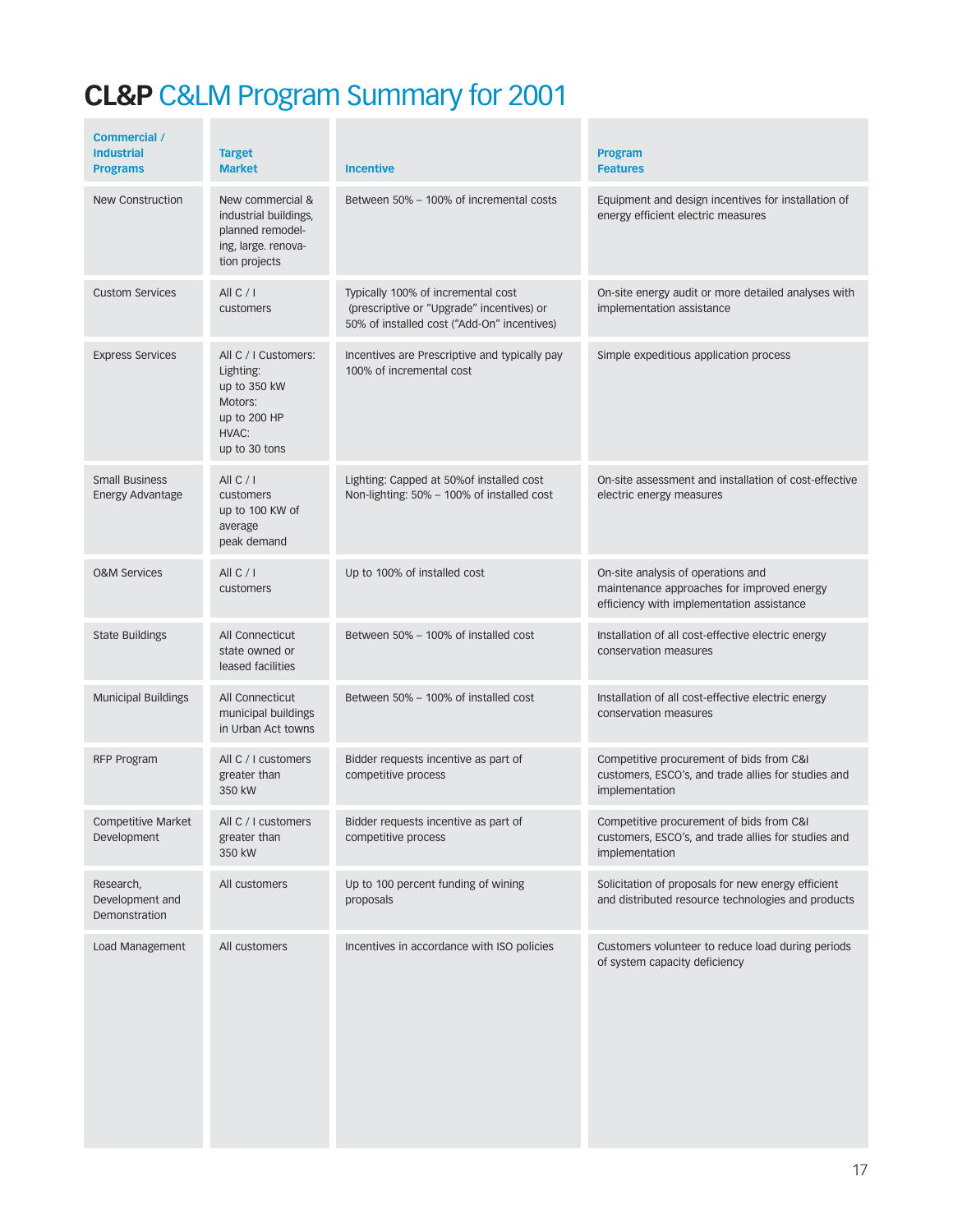# UI C&LM Program Summary for 2001

| <b>Residential</b><br><b>Programs</b>     | <b>Target</b><br><b>Market</b>                                                                                 | <b>Incentive</b>                                                                                                                                                | Program<br><b>Features</b>                                                                                                                                                                       |
|-------------------------------------------|----------------------------------------------------------------------------------------------------------------|-----------------------------------------------------------------------------------------------------------------------------------------------------------------|--------------------------------------------------------------------------------------------------------------------------------------------------------------------------------------------------|
| <b>Energy Star</b><br>Appliances          | All residential<br>customers                                                                                   | Mail-in rebates for the purchase of<br>qualifying Energy Star clothes washers,<br>dishwashers, and refrigerators                                                | Promotion, training and education on<br>energy efficient appliances to retailers and<br>consumers                                                                                                |
| <b>Energy Star New</b><br>Construction    | <b>New Homes</b>                                                                                               | Free Energy Star lighting fixtures, incen-<br>tives for Energy Star appliances, and<br><b>HVAC Custom builder incentives</b>                                    | National energy efficiency campaign to help<br>home builders and buyers design and con-<br>struct homes that use less energy                                                                     |
| "Hot Shot" Heat<br>Pump Water Heater      | New and existing<br>homes with electric<br>water heaters                                                       | UI offers substantial incentives and is<br>considering financing the customers cost<br>to remove high initial cost barriers.                                    | HPWH's extract heat from ambient air in<br>unconditioned space and use it to heat water<br>for domestic purposes, thereby lowering<br>electric usage substantially                               |
| <b>Residential HVAC</b><br>Program        | All residential<br>customers                                                                                   | Prescriptive incentives for installing SEER<br>12 & SEER 13 energy efficient central air<br>conditioners and heat pumps                                         | Equipment incentives for installation of<br>energy efficient central air conditioning and<br>heat pumps                                                                                          |
| <b>Energy Star Lighting</b>               | All residential<br>customers                                                                                   | Instant rebate coupons to influence<br>customer buying decisions at point of<br>purchase                                                                        | Promotion and education of Energy Star<br>lighting products to residential customers<br>and retailers                                                                                            |
| SmartLiving™<br>Center                    | Key market<br>includes home-<br>owners, home<br>buyers, architects,<br>builders, designers<br>and trade allies | Provide technical assistance, training,<br>information and education to customers<br>in order to transform the home building<br>and remodeling market over time | SmartLiving™ Centers serve as high-profile,<br>centrally located facilities for training<br>sessions and other special events                                                                    |
| SmartLiving™<br>Catalog                   | All residential<br>customers                                                                                   | A point of sale subsidy provided by mail<br>and through the internet                                                                                            | Appeals to large segments of the residential<br>market that shop through catalog or internet                                                                                                     |
| Low Income Energy<br>Care (UI HELPS)      | Low income<br>residents                                                                                        | Full cost of conservation measures                                                                                                                              | Provides weatherization, efficient lighting and<br>refrigerators to low income residential cus-<br>tomers. Coordinates community agencies<br>funding and service                                 |
| EESmarts <sup>™</sup> (K-12<br>Education) | Grades K-12<br>throughout UI's<br>service territory                                                            | Free curriculum, complete with teacher's<br>guide and student resources. Includes<br>train-the-trainer seminars                                                 | Offers a complete, ready to use curriculum for<br>professional educators to teach students the<br>fundamentals of energy efficiency while incorporat-<br>ing math and science skill requirements |
| Community Based<br>Programs               | Hamden. Other<br>towns to be<br>addressed in future.                                                           | Identical incentives to other existing<br>programs.                                                                                                             | The program increases the community's adoption of<br>energy efficiency measures and educates and<br>encourages citizens to make wise energy decisions.                                           |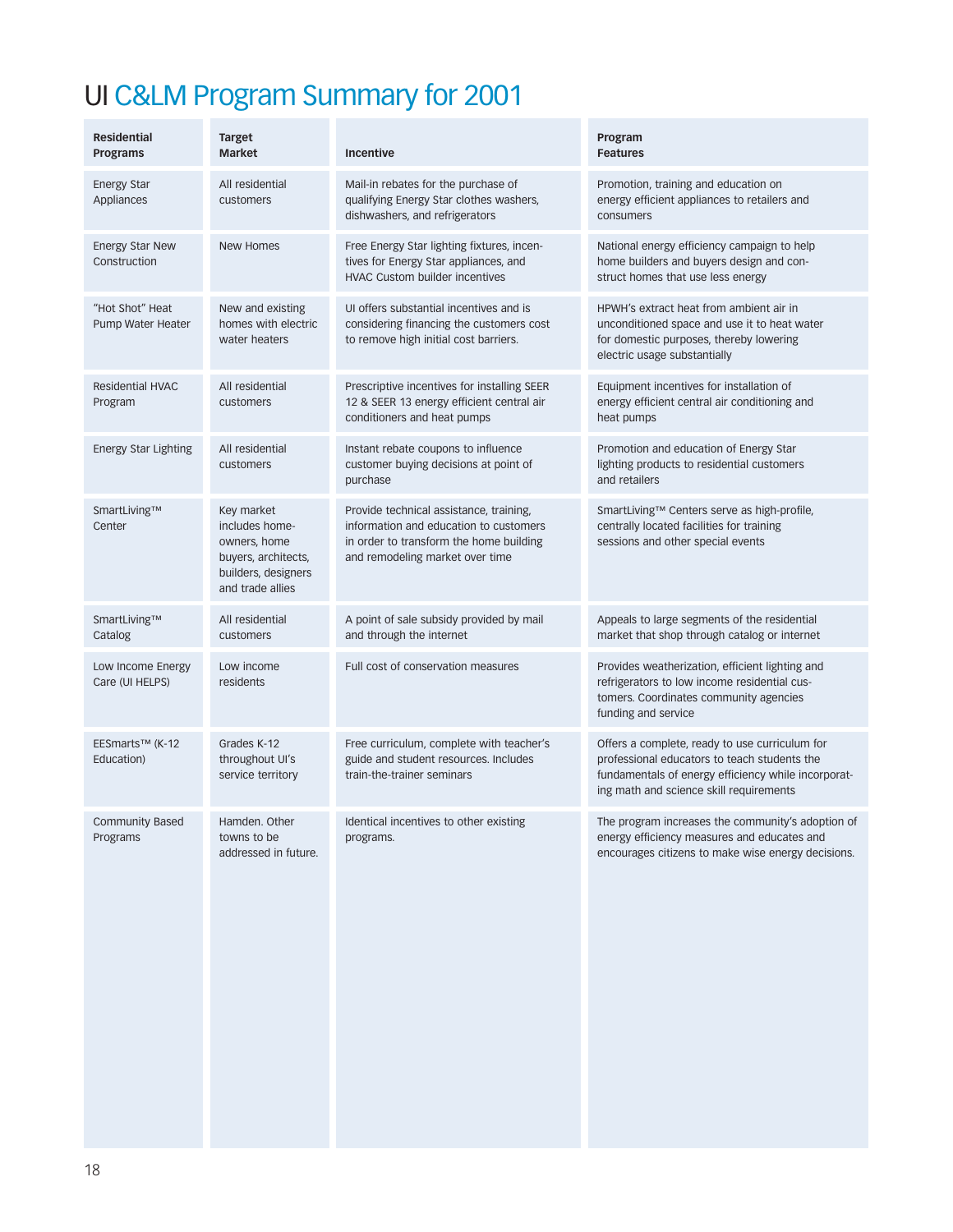# UI C&LM Program Summary for 2001

| <b>Commercial &amp;</b><br><b>Industrial</b><br><b>Programs</b> | <b>Target</b><br><b>Market</b>                                       | <b>Incentive</b>                                                                                    | Program<br><b>Features</b>                                                                                                                                                                                   |
|-----------------------------------------------------------------|----------------------------------------------------------------------|-----------------------------------------------------------------------------------------------------|--------------------------------------------------------------------------------------------------------------------------------------------------------------------------------------------------------------|
| Energy<br>Blueprint                                             | Commercial, indus-<br>trial and govern-<br>ment building<br>projects | Cash incentives up to 90% of incremental<br>costs                                                   | Program encourages builders,<br>owners and developers to install energy effi-<br>cient lighting, HVAC and envelope measures<br>that exceed current building codes                                            |
| Energy<br>Opportunities                                         | Commercial, indus-<br>trial and institution-<br>al customers         | Cash incentives up to 30% of project cost                                                           | Program encourages customer to retrofit<br>their facilities with cost effective energy effi-<br>cient equipment and technologies. Services<br>are designed to meet the needs of the indi-<br>vidual customer |
| <b>Competitive Market</b><br>Development (RFP)                  | All C&I Customers<br>greater than 350 kW                             | Bidders request incentive as part of<br>competitive process                                         | Competitive procurement of bids from C&I<br>customers, ESCO's and trade allies for studies<br>and implementation                                                                                             |
| <b>Small Business</b><br>Energy Advantage                       | All C&I customers<br>up to 100 kW of<br>average peak<br>demand       | Prescriptive incentives up to 50% for<br>lighting and refrigeration                                 | Direct services which include<br>energy assessment and installations of light-<br>ing and refrigeration measures by third party<br>program participants. Office occupancy<br>sensors to be added             |
| <b>O&amp;M Services</b>                                         | All C&I Customers                                                    | Based on specific nature of each<br>proposal. Company will favor cost sharing<br>with other parties | Improvement to maintenance or building<br>operations using effective means or new<br>approaches                                                                                                              |
| <b>Municipal Buildings</b>                                      | <b>Municipal Buildings</b>                                           | Energy Blueprint and Energy<br>Opportunities Program incentives are<br>used                         | Program features are similar to EB and EO,<br>but are specifically directed at the obstacles<br>confronting municipal customers                                                                              |
| RFP Program                                                     | All C&I customers<br>greater than 350 kW                             | Bidder requests incentive as part of<br>competitive process                                         | Competitive procurement of bids from C&I<br>customers, ESCO's, and trade allies for studies and<br>implementation                                                                                            |
| Research,<br>Development and<br>Demonstration                   | All customers                                                        | Up to 100 percent funding of winning<br>proposals                                                   | Solicitation of proposals for new energy effi-<br>cient and distributed resource technologies<br>and products. UI proposes to contribute its<br>RD&D funds to the CL&P RD&D program                          |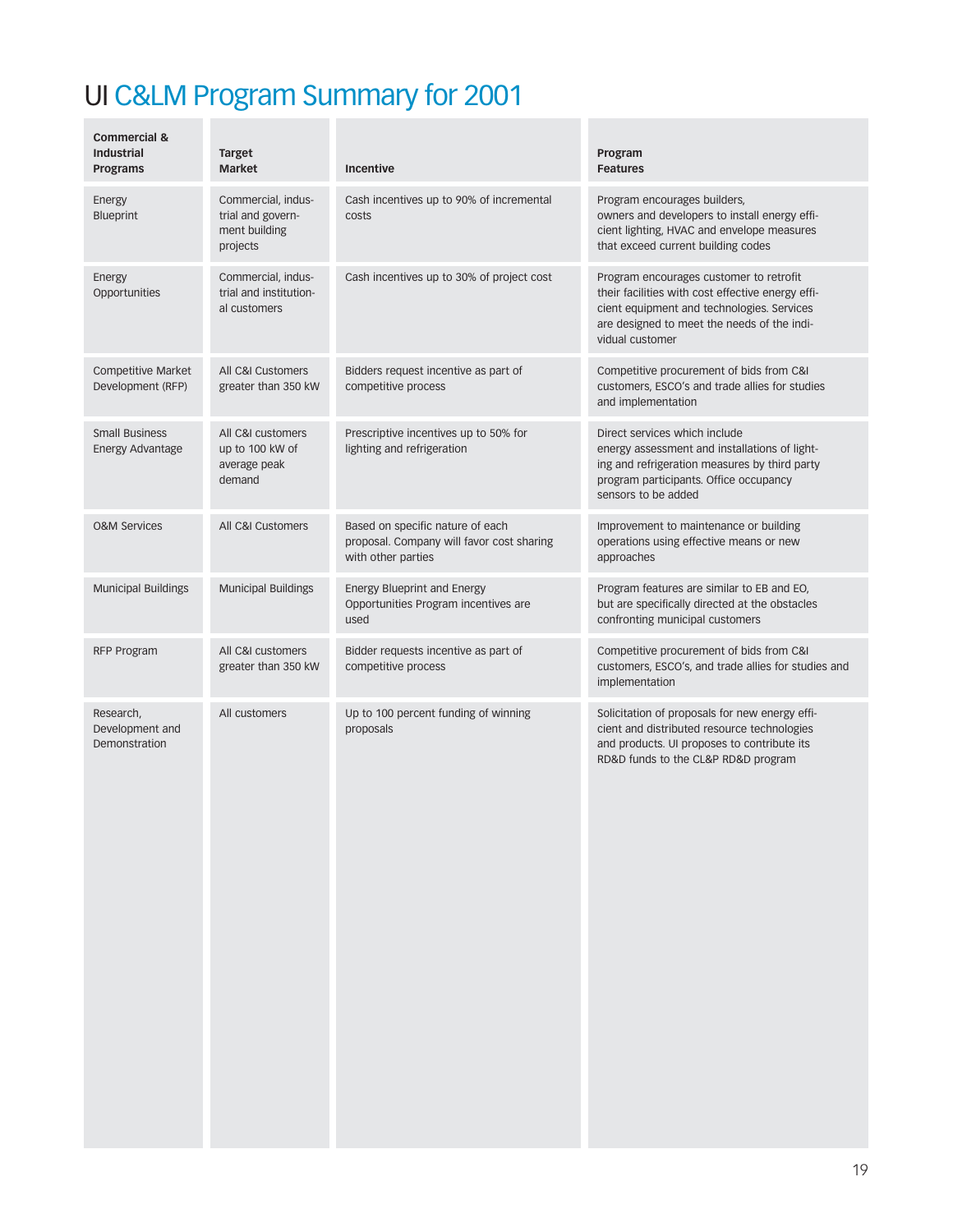# New issues addressed in 2001

Last year the ECMB informed the legislature it would explore several areas in 2001. These areas included:

- $\rightarrow$  Construction of a second energy efficiency center
	- *CL&P built the first SmartLiving™ Center in Newington in 2000. UI opened the second center in Orange in 2001.*
- $\rightarrow$  Creating synergies with CT Clean Energy Fund (CEF), Rebuild America and other entities
	- *The Companies worked with the CEF in the RD&D activities. Strides were made in integrating conservation activities with Rebuild America in the municipal programs of CL&P and UI.*
- $\rightarrow$  Continued movement toward third party participation
	- *The Companies implemented a new program bid out to third parties for Operation and Maintenance practices of commercial and industrial customers.*
	- *Also, the Companies' Small Business Energy Advantage Program relies on the services of approximately 15 contractors for program sales and implementation.*
	- *Further, low Income programs are delivered by third party vendors.*
- $\rightarrow$  Distributive resources (DR) and renewable energy policies
	- *The RD&D funds were allocated in large part to these types of projects.*
- $\rightarrow$  Load management opportunities
	- *Both companies participated in the ISO-NE curtailable load program. CL&P rolled out two pilot programs for commercial and industrial customers and one for residential customers.*
- $\rightarrow$  Exploring greater insurance tie-ins which motivate sales in energy efficiency (e.g. reducing fire hazards, improving air quality.)
	- *Initial conversations were held regarding this possibility, and plans are to explore these more for the next plan to be filed in 2003.*
- $\rightarrow$  Fostering greater public participation and web availability of information
	- *The ECMB held two public hearings and also opened each meeting to public comment. It adopted a road map to establish a procedure for gaining public input.*
	- *All initial work has been undertaken to make the ECMB website far more accessible and more user-friendly to any interested parties.*
- $\rightarrow$  Continued movement toward identical programs for CL&P and UI.
	- $\mapsto$  **Essentially all residential programs were** *identical in 2001. Joint planning took place to create identical programs for all appropriate commercial and industrial programs.*
- $\rightarrow$  Comprehensive monitoring of program performance
	- *Programs were tracked for energy and demand savings and key programs were evaluated.*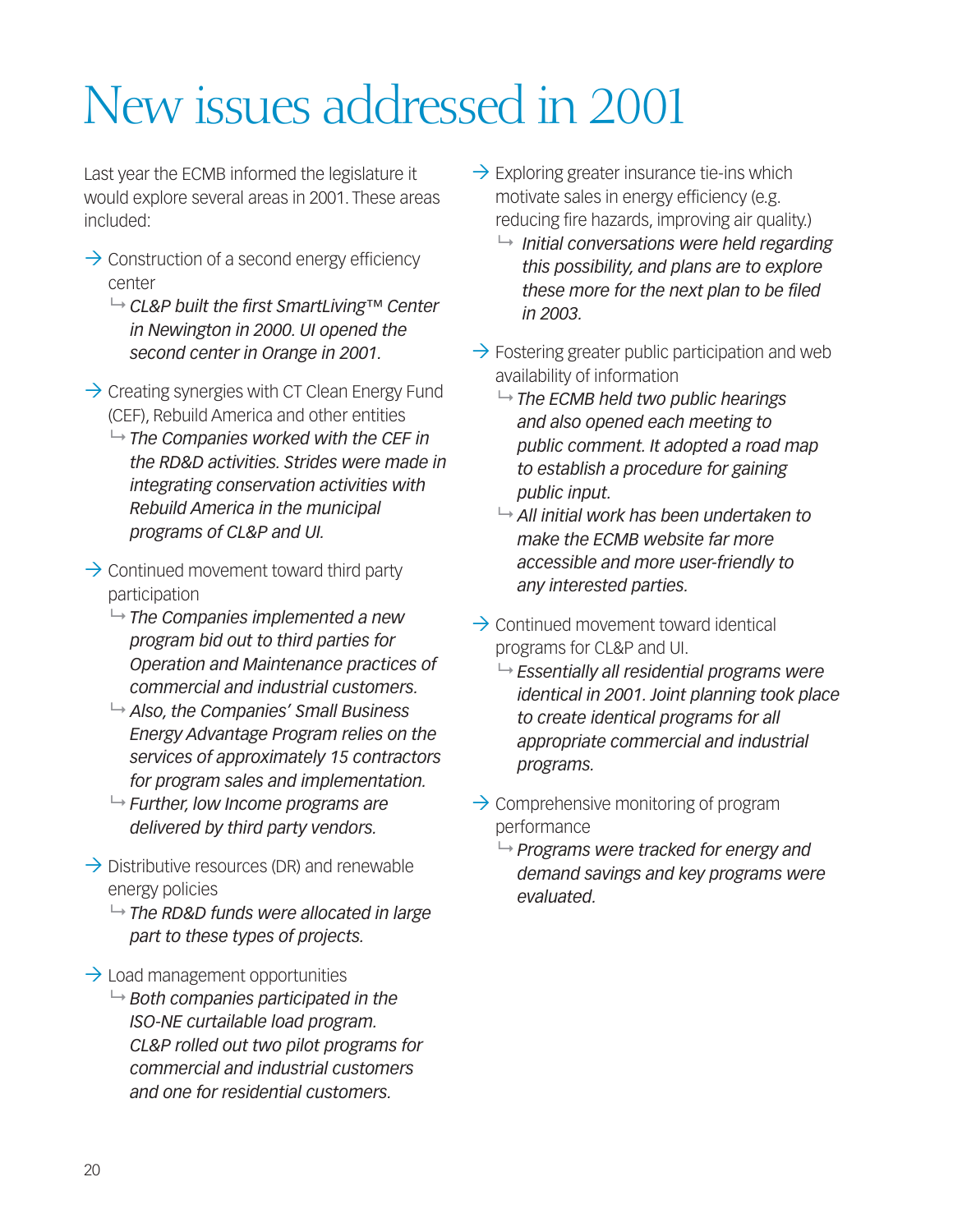# 2002 Program Benefit/Cost Ratios\*

| CL&P Ben/                | UI Ben/                                                                                            | CL&P Ben/                                         | UI Ben/                                                 |
|--------------------------|----------------------------------------------------------------------------------------------------|---------------------------------------------------|---------------------------------------------------------|
|                          |                                                                                                    |                                                   | Cost<br>Societal Test                                   |
|                          |                                                                                                    |                                                   |                                                         |
|                          |                                                                                                    |                                                   |                                                         |
|                          |                                                                                                    |                                                   | 1.2                                                     |
|                          |                                                                                                    |                                                   | 1.0                                                     |
|                          |                                                                                                    |                                                   | 0.4                                                     |
|                          | 0.2                                                                                                | 1.0                                               | 1.7                                                     |
| 2.4                      | 0.6                                                                                                | 1.0                                               | 0.9                                                     |
| 1.8                      | 0.2                                                                                                | 1.5                                               | 0.3                                                     |
| 1.0                      |                                                                                                    | 1.0                                               |                                                         |
| 1.0                      | $\overline{\phantom{0}}$                                                                           | 1.1                                               |                                                         |
| 0.9                      | 0.8                                                                                                | 1.8                                               | 1.7                                                     |
| 1.6                      | 0.8                                                                                                | 1.6                                               | 1.0                                                     |
|                          |                                                                                                    |                                                   |                                                         |
|                          |                                                                                                    |                                                   |                                                         |
| 3.2                      | 2.7                                                                                                | 3.2                                               | 3.4                                                     |
|                          | 2.0                                                                                                |                                                   | 1.2                                                     |
| 2.7                      | $\overline{\phantom{0}}$                                                                           | 2.3                                               |                                                         |
| 3.8                      |                                                                                                    | 3.9                                               |                                                         |
| 2.0                      | 1.3                                                                                                | 1.2                                               | 0.8                                                     |
| 3.6                      | 0.7                                                                                                | 2.0                                               | 0.4                                                     |
| 1.8                      |                                                                                                    | 1.8                                               |                                                         |
| 1.0                      | 1.9                                                                                                | 1.0                                               | 1.5                                                     |
| 2.8                      | $\overline{\phantom{0}}$                                                                           | 1.9                                               | $\overline{\phantom{0}}$                                |
| $\overline{\phantom{0}}$ | $\overline{\phantom{0}}$                                                                           |                                                   |                                                         |
| 2.7                      | 1.9                                                                                                | 1.9                                               | 1.4                                                     |
| 2.2                      | 1.3                                                                                                | 1.8                                               | 1.2                                                     |
|                          | Cost Electric<br>System Test<br>3.7<br>1.2<br>1.0<br>0.8<br>All Commercial and Industrial Programs | Cost Electric<br>System Test<br>1.2<br>0.8<br>0.6 | Cost Total<br><b>Resource Test</b><br>2.6<br>1.4<br>1.0 |

*\* All 2002 numbers are preliminary*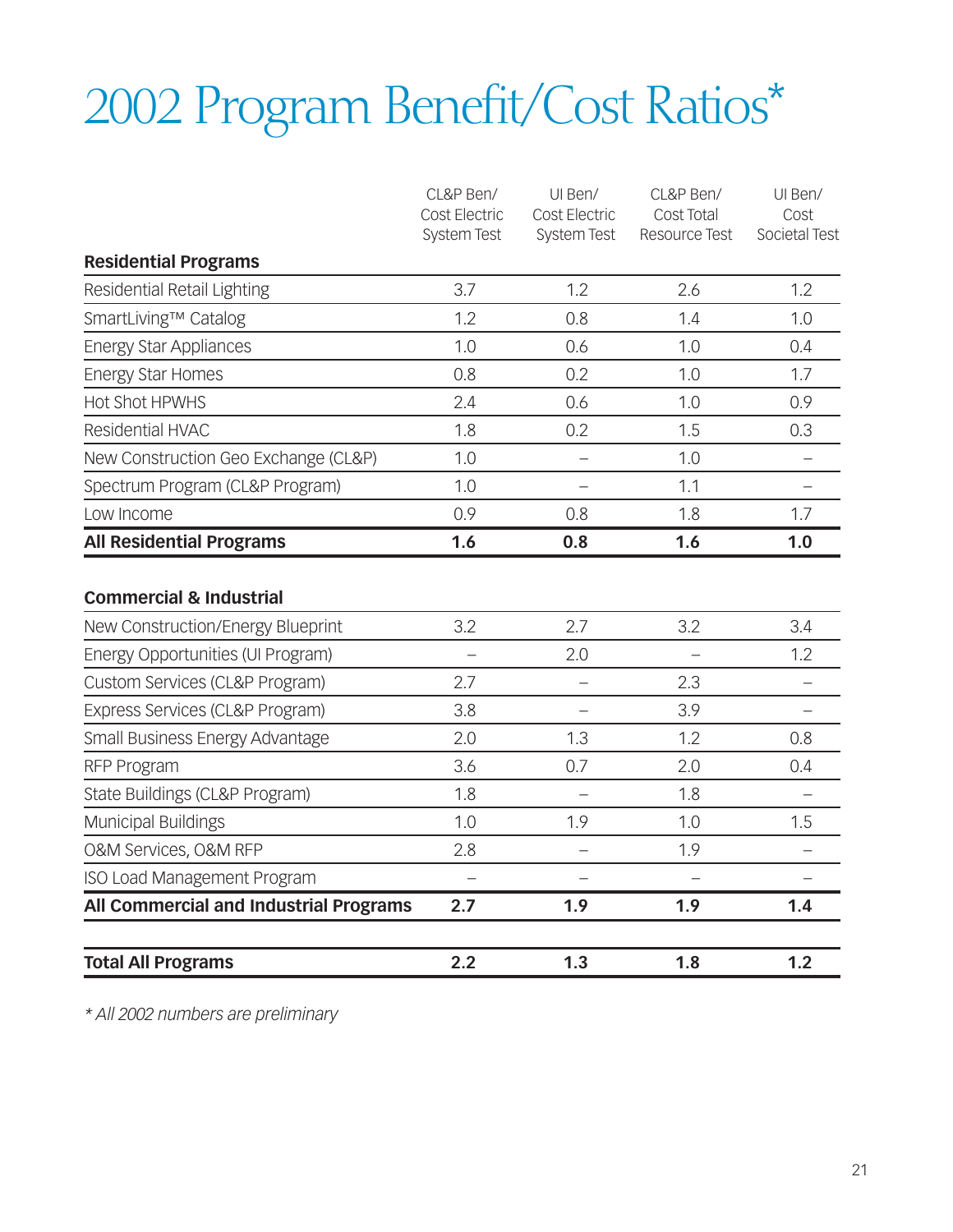# CL&P 2002 Program Revenues and Budget by Sector

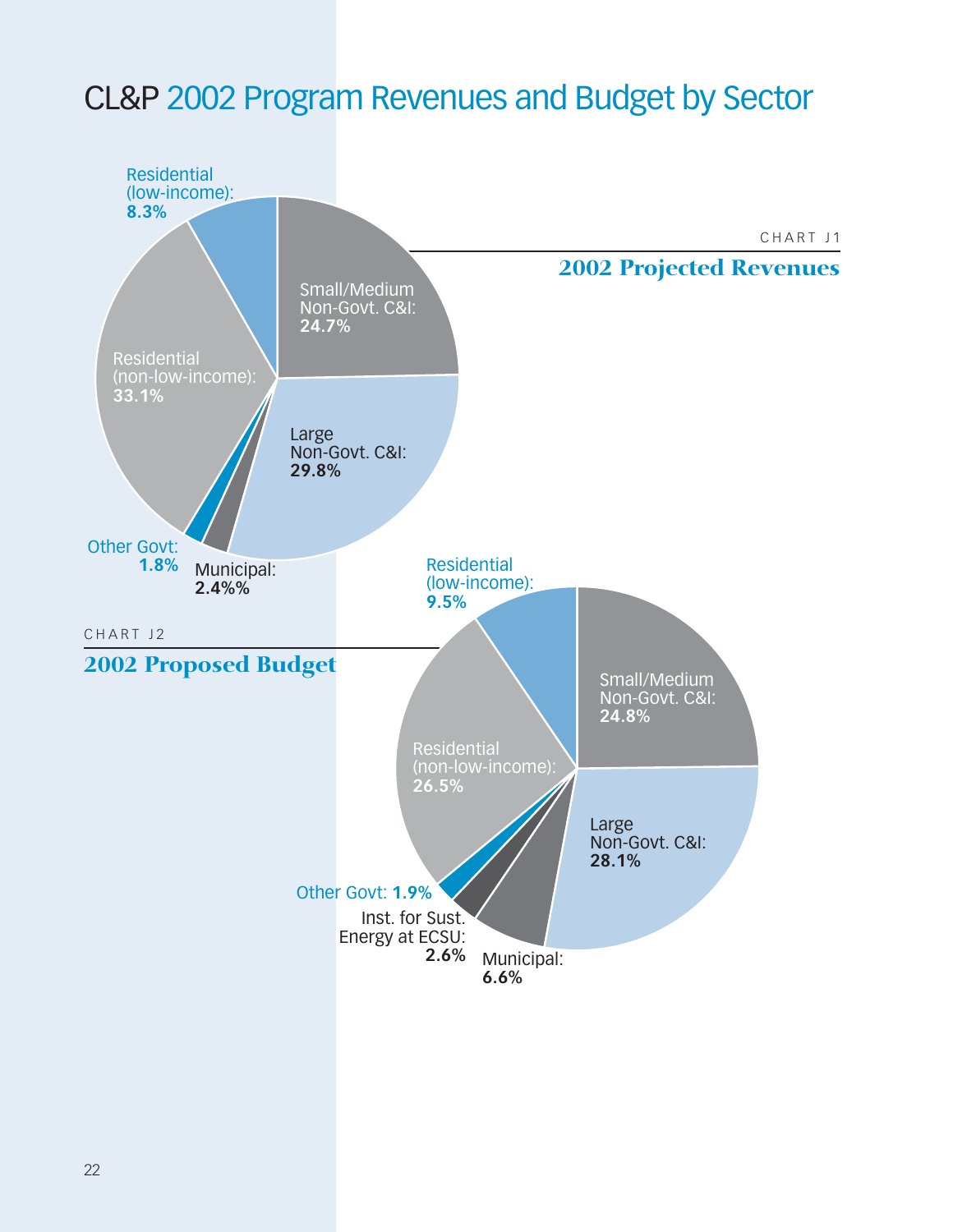# UI 2002 Program Revenues and Budget by Sector

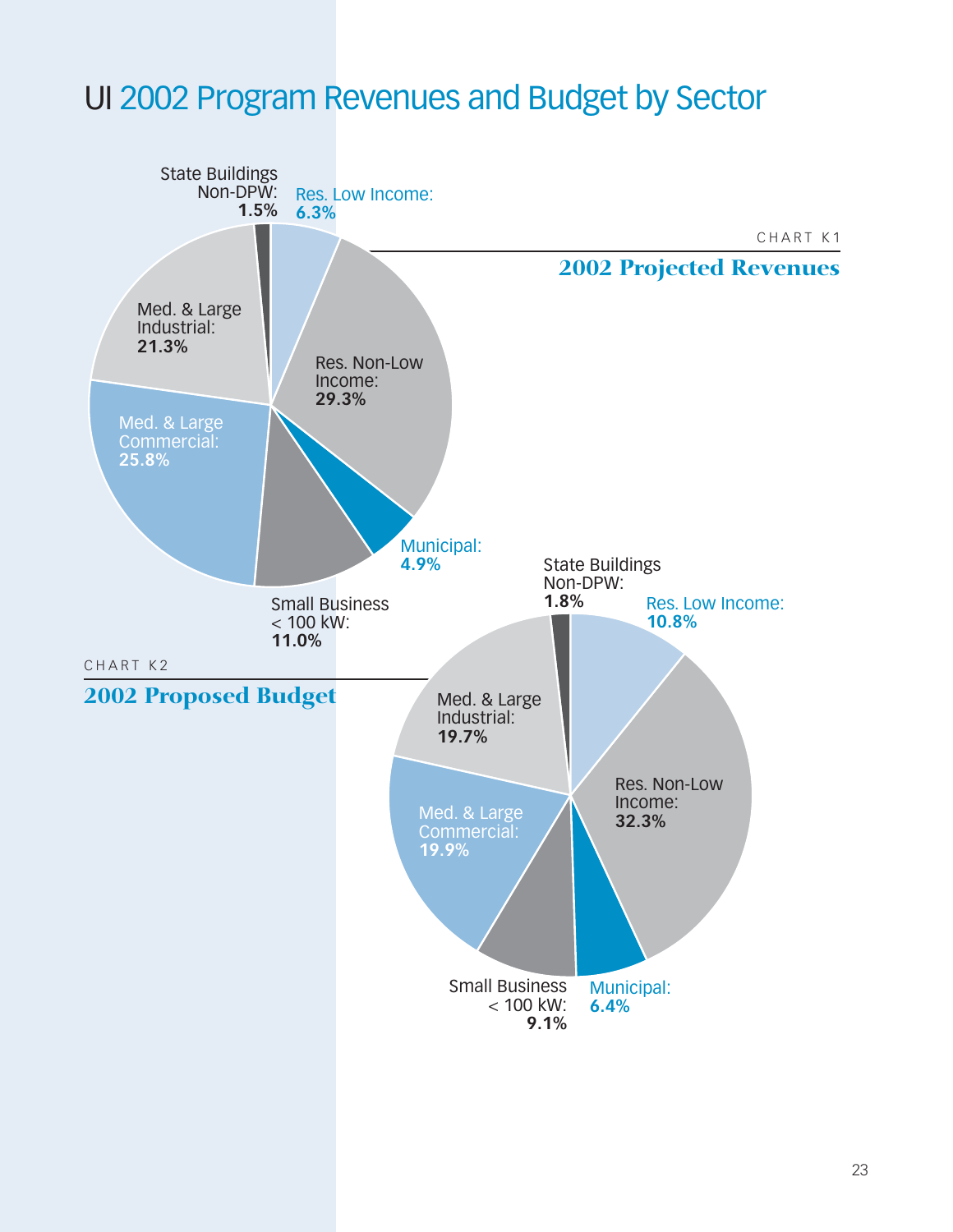# List of Connecticut towns and benefit amounts per town<sup>\*</sup>

| <b>Town</b>         | <b>Incentives</b> | <b>Town</b>   | <b>Incentives</b> |
|---------------------|-------------------|---------------|-------------------|
| Andover             | \$13,891          | East Haddam   | \$20,616          |
| Ansonia             | \$157,931         | East Hampton  | \$33,621          |
| Ashford             | \$16,267          | East Hartford | \$1,149,136       |
| Avon                | \$132,814         | East Haven    | \$83,205          |
| Barkhamsted         | \$30,407          | East Lyme     | \$145,451         |
| <b>Beacon Falls</b> | \$14,069          | East Windsor  | \$88,933          |
| <b>Berlin</b>       | \$433,472         | Eastford      | \$4,712           |
| Bethany             | \$36,111          | Easton        | \$8,850           |
| <b>Bethel</b>       | \$202,469         | Ellington     | \$466,119         |
| Bethlehem           | \$14,394          | Enfield       | \$645,071         |
| Bloomfield          | \$493,853         | <b>Essex</b>  | \$63,621          |
| Bolton              | \$32,605          | Fairfield     | \$527,037         |
| <b>Branford</b>     | \$163,168         | Farmington    | \$694,476         |
| <b>Bridgeport</b>   | \$635,127         | Franklin      | \$7,968           |
| Bridgewater         | \$15,146          | Glastonbury   | \$345,447         |
| <b>Bristol</b>      | \$822,581         | Goshen        | \$9,854           |
| <b>Brookfield</b>   | \$196,961         | Granby        | \$34,905          |
| Brooklyn            | \$30,632          | Greenwich     | \$726,405         |
| Burlington          | \$50,459          | Griswold      | \$22,868          |
| Canaan              | \$7,283           | Groton        | \$16,395          |
| Canterbury          | \$24,861          | Guilford      | \$174,711         |
| Canton              | \$67,196          | Haddam        | \$34,451          |
| Chaplin             | \$5,546           | Hamden        | \$414,377         |
| Cheshire            | \$415,652         | Hampton       | \$11,161          |
| Chester             | \$15,374          | Hartford      | \$2,597,103       |
| Clinton             | \$120,863         | Hartland      | \$4,199           |
| Colchester          | \$46,614          | Harwinton     | \$23,031          |
| Colebrook           | \$1,605           | Hebron        | \$54,845          |
| Columbia            | \$19,683          | Kent          | \$13,234          |
| Cornwall            | \$2,257           | Killingly     | \$272,422         |
| Coventry            | \$144,041         | Killingworth  | \$14,729          |
| Cromwell            | \$68,480          | Lebanon       | \$48,348          |
| Danbury             | \$860,117         | Ledyard       | \$71,287          |
| Darien              | \$58,527          | Lisbon        | \$2,927           |
| Deep River          | \$54,407          | Litchfield    | \$45,373          |
| Derby               | \$98,799          | Lyme          | \$38,985          |
| Durham              | \$197,825         | Madison       | \$122,498         |
| East Granby         | \$43,405          | Manchester    | \$1,059,053       |

*\*All figures are approximate and based on 2000 data.*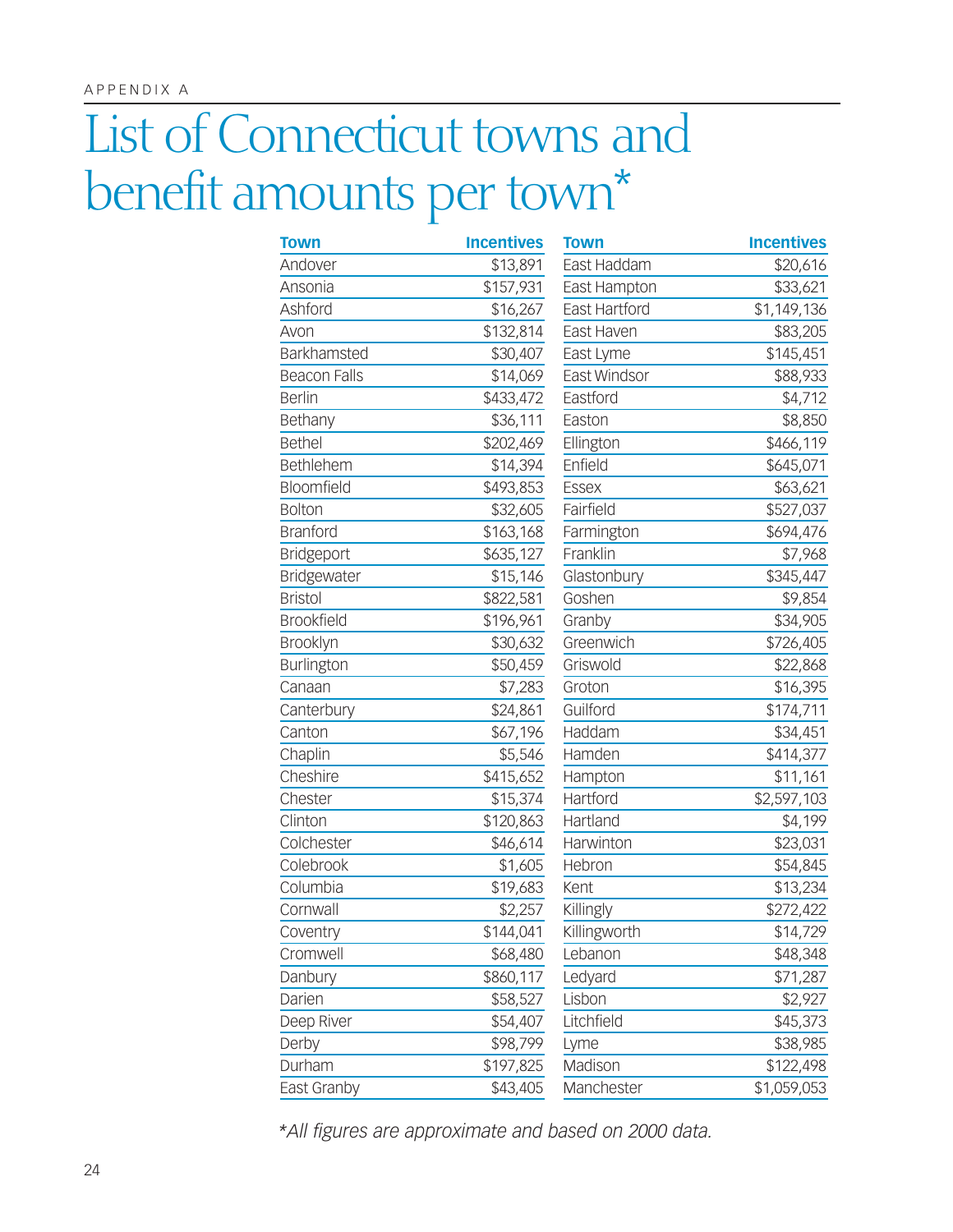| <b>Town</b>      | <b>Incentives</b> | <b>Town</b>   | <b>Incentives</b> |
|------------------|-------------------|---------------|-------------------|
| Mansfield        | \$1,760,160       | Seymour       | \$183,803         |
| Marlborough      | \$24,960          | Sharon        | \$4,836           |
| Meriden          | \$867,364         | Shelton       | \$298,376         |
| Middlebury       | \$343,286         | Sherman       | \$12,458          |
| Middlefield      | \$35,869          | Simsbury      | \$168,426         |
| Middletown       | \$1,181,587       | Somers        | \$92,774          |
| Milford          | \$652,777         | South Windsor | \$259,185         |
| Monroe           | \$433,360         | Southbury     | \$149,034         |
| Montville        | \$145,901         | Southington   | \$588,898         |
| Morris           | \$16,011          | Sprague       | \$56,007          |
| Naugatuck        | \$212,999         | Stafford      | \$193,480         |
| New Britain      | \$1,114,820       | Stamford      | \$991,079         |
| New Canaan       | \$23,251          | Sterling      | \$10,081          |
| New Fairfield    | \$65,211          | Stonington    | \$107,843         |
| New Hartford     | \$47,265          | Stratford     | \$730,590         |
| New Haven        | \$1,065,304       | Suffield      | \$412,269         |
| New London       | \$534,267         | Thomaston     | \$311,987         |
| New Milford      | \$301,572         | Thompson      | \$23,455          |
| Newington        | \$322,709         | Tolland       | \$78,144          |
| Newtown          | \$262,077         | Torrington    | \$433,047         |
| Norfolk          | \$11,701          | Trumbull      | \$270,132         |
| North Branford   | \$90,724          | Union         | \$586             |
| North Canaan     | \$105,220         | Vernon        | \$228,172         |
| North Haven      | \$479,120         | Voluntown     | \$12,455          |
| North Stonington | \$20,865          | Warren        | \$4,259           |
| Norwalk          | \$470,189         | Washington    | \$57,997          |
| Old Lyme         | \$21,997          | Waterbury     | \$1,928,498       |
| Old Saybrook     | \$316,993         | Waterford     | \$145,984         |
| Orange           | \$155,689         | Watertown     | \$1,010,533       |
| Oxford           | \$41,856          | West Hartford | \$626,455         |
| Plainfield       | \$135,864         | West Haven    | \$561,786         |
| Plainville       | \$167,328         | Westbrook     | \$71,480          |
| Plymouth         | \$75,490          | Weston        | \$19,613          |
| Pomfret          | \$20,446          | Westport      | \$184,092         |
| Portland         | \$121,677         | Wethersfield  | \$95,409          |
| Preston          | \$11,571          | Willington    | \$22,703          |
| Prospect         | \$47,394          | Wilton        | \$299,480         |
| Putnam           | \$30,514          | Winchester    | \$207,830         |
| Redding          | \$16,520          | Windham       | \$604,752         |
| Ridgefield       | \$149,172         | Windsor       | \$481,738         |
| Rocky Hill       | \$197,979         | Windsor Locks | \$288,648         |
| Roxbury          | \$11,797          | Wolcott       | \$326,799         |
| Salem            | \$10,564          | Woodbridge    | \$21,572          |
| Salisbury        | \$90,053          | Woodbury      | \$91,214          |
| Scotland         | \$2,457           | Woodstock     | \$33,958          |

*\*All figures are approximate and based on 2000 data.*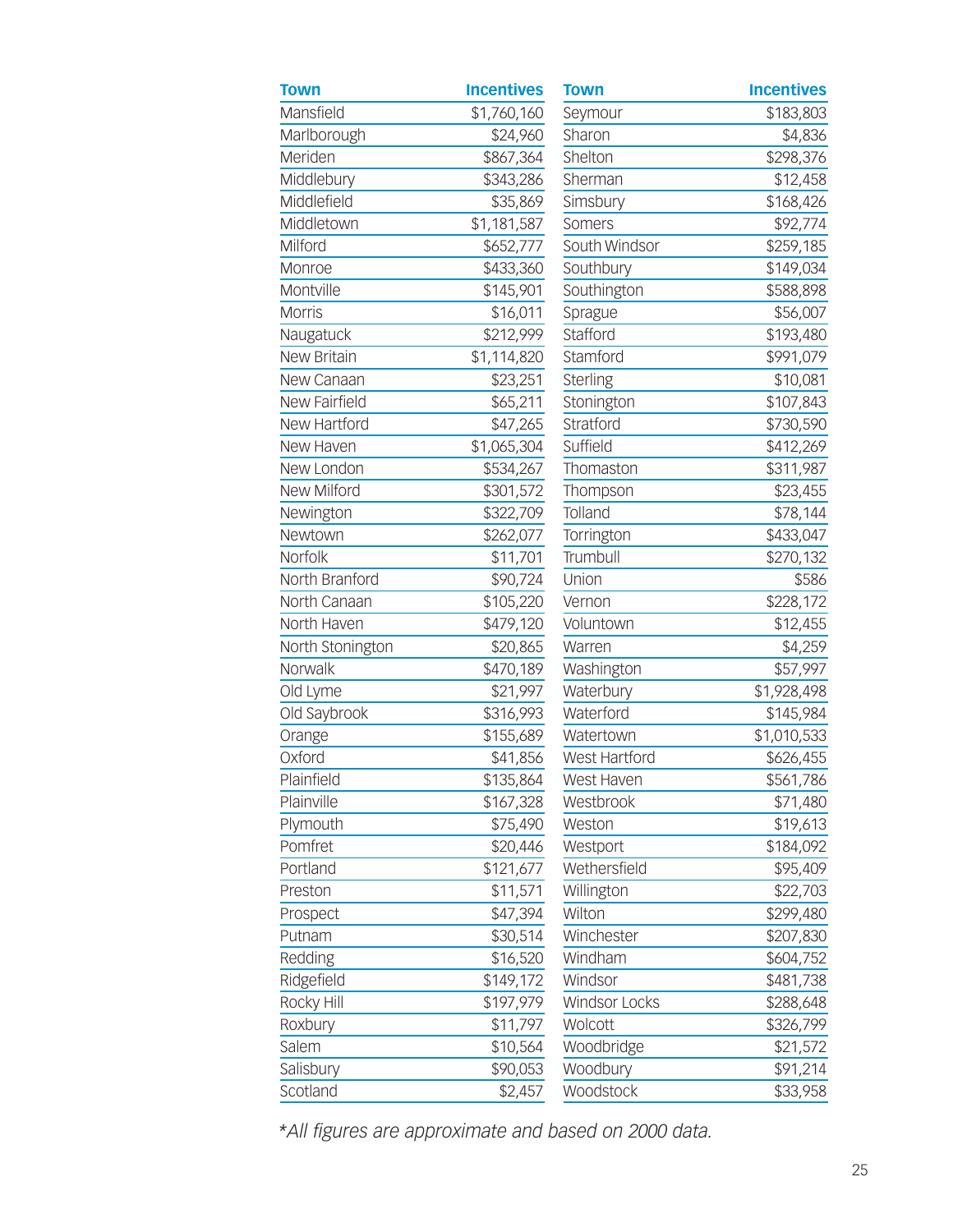# Research, Development & Demonstration (RD&D) Projects

Fifteen new RD&D Projects were approved in 2001 by the ECMB. The Fifteen (15) Projects that received funding included:

**1. Fuel Cell Demonstration at IBM:** Installation, operation and monitoring of one (200kW) fuel cell. Installation will serve as base loaded generation facility sized to carry the emergency electrical loads such as lighting, security for critical data centers, and life-saving equipment.

- *IBM Corporation, Southbury, CT \$1,580,000 Project has 100% Connecticut Content*

### **2. High Temperature PEM Fuel Cell Stack**

**Development:** Development of high performance membrane electrode assemblies (MEA) to allow the operation of proton exchange, membrane (PEM) fuel cells at high temperatures to improve efficiency and lower installed costs.

- *IONOMEM Corporation, Marlborough, CT \$675,000 Project has 100% Connecticut Content*

### **3. High-Tech Centrifugal Compressor for Commercial Air Conditioning and Refrigeration**

**Systems-Phase II:** Research, development and adaptation of technologies developed in the aerospace industry to commercial air conditioning and refrigeration. A highly efficient oil free centrifugal compressor has the potential to significantly reduce electricity consumption and uses zero ozone depletion refrigerant.

- *R&D Dynamics Corp., Bloomfield, CT \$594,000 Project has 100% Connecticut Content*

**4. Fuel Cell Technology Improvement (MC & PEM):** Development, fabrication and testing of an advanced design fuel cell stack which will enhance interior cooling thereby providing improved efficiency and longer fuel cell life. This technology development is applicable to both molten carbonate (MC) and proton exchange membrane (PEM) fuel cells.

- *Allen Engineering, Southbury, CT \$300,000 Project has 100% Connecticut Content*

**5. High Efficiency Illuminated Signage:** Research and Development of new light emitting diode (LED) signage systems that will offer the functionality of neon signs but use much less electric energy.

- *Gerber Scientific, South Windsor, CT \$287,000 Project has 100% Connecticut Content*

#### **6. Cold Climate Air-to-Air Heat Pump (CCHP):**

Development and field monitoring demonstration of an air to air heat pump designed to achieve improved efficiencies and lower electric costs while operating at low outside ambient temperatures prevalent during winter in northern areas.

- *Shaw Engineering Associates, LLC, New Britain, CT \$285,900 Project has 50% Connecticut Content*

## **7. Internet Enabled Two-Way Paging System for**

**Load Management:** Development of an internet based two-way paging thermostat for the residential and small commercial marketplace. This technology will provide end users with an internet capable energy management device to achieve energy savings, and will provide the utility an accurate and verifiable means to curtail load during volatile market and grid conditions.

- *Power Web Technologies, Wallingford, PA \$265,000 Project has 33% Connecticut Content*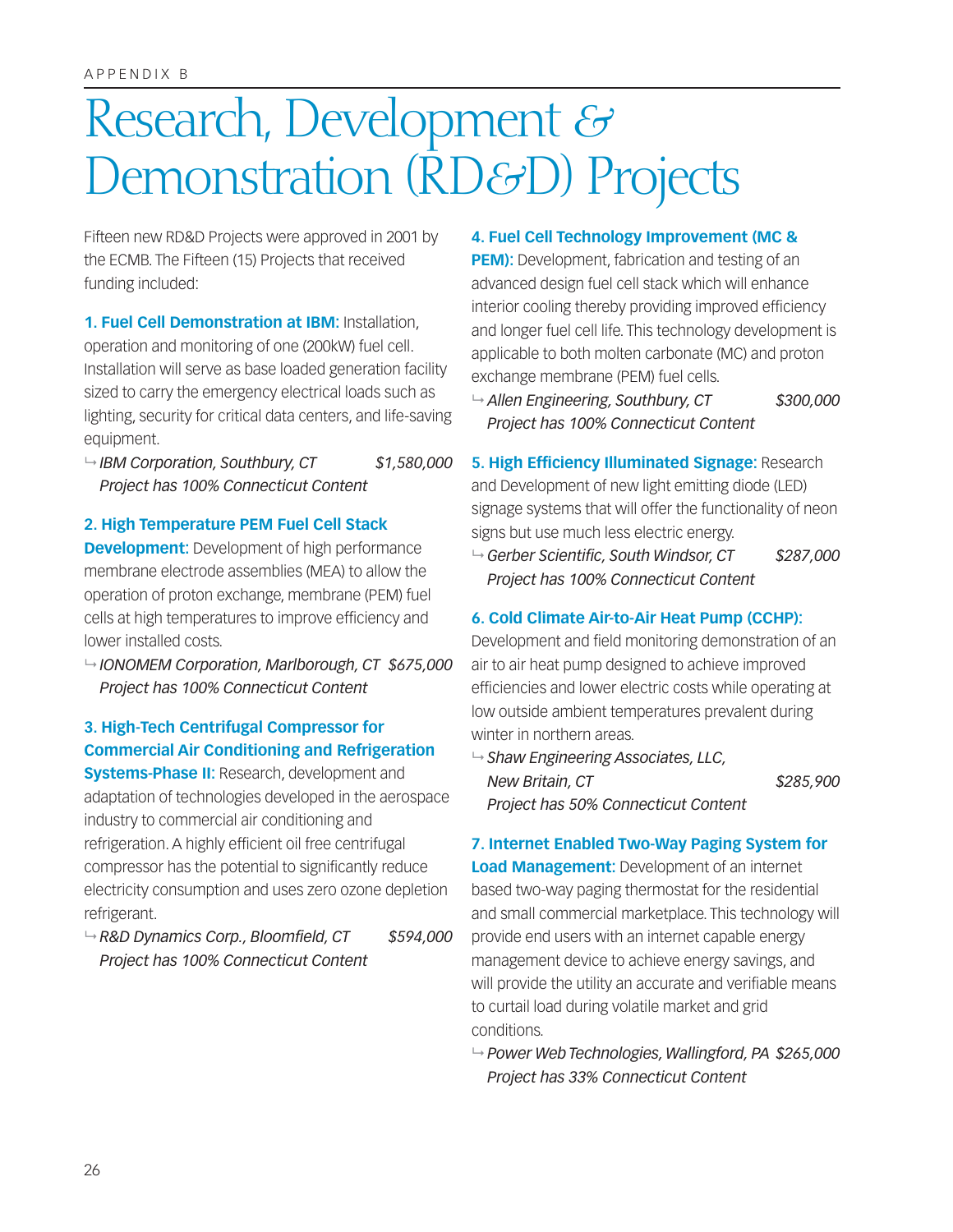#### **8. Load Shedding Ballast for Fluorescent Lighting**

**Systems:** Development of a low cost alternative to fully dimmable electronic ballast technology that will accommodate load reduction dimming up to 20% during times of peak electrical demand.

- *RPI Lighting Research Center,Troy, NY \$225,000 Project has 20% Connecticut Content*

#### **9. PV System Using Transparent Holographic**

**Optical Elements:** Develop and demonstrate a new photovoltaic (PV) technology that has the potential to dramatically reduce installed cost of PV systems. - *Arthur D. Little, Cambridge, MA \$220,000 Project has 40% Connecticut Content*

### **10. Energy Efficient Lighting for Continuously Occupied Open Plan Offices:** Develop and

demonstrate an energy efficient alternative to current fluorescent lighting systems for open plan offices that will achieve significant reduction in electrical energy. - *RPI Lighting Research Center,Troy, NY \$197,600 Project has 75% Connecticut Content*

#### **11. Integrated Refrigerator and Water**

**Pre-heater-Phase II:** Development and demonstration of an integrated refrigerator/water pre-heater that recovers waste heat from the refrigeration cycle and uses it to heat water. Energy can be saved by reducing the energy consumption of the water heater and lowering the condensing temperature of the refrigerator.

- *Arthur D. Little, Inc., Cambridge, MA \$149,000 Project has 61% Connecticut Content*

#### **12. Analysis of Energy Available from Agricultural**

**By-Products:** Research feasibility study to assess the potential benefits that may be derived from using Connecticut's agriculture byproducts to generate electricity. Study will assess and define latent energy available from an inventory of Connecticut's animal and crop biomass sources.

- *CT Economic Resource Center (CERC), Rocky Hill, CT \$143,700 Project has 100% Connecticut Content*

**13. Biomass Gasification:** Study to assess the feasibility of developing biomass gasification technology to be deployed in distributed plants to generate electricity and thermal energy, (on customer's side of the meter), using sawmill residue resources available in Connecticut.

- *Renova Engineering, Staten Island, NY \$113,000 Project has 40% Connecticut Content*

**14. Removable Covers for Central A/C Supply and Return Openings:** Research, development and demonstration of a low cost, easy to install and maintain cover that can be placed onto existing central air conditioning vents and returns – when not in use – during the heating season to create a barrier to cold air infiltration thereby reducing heating energy costs.

- *Ms.Vivian G. Perez, Fairfield, CT \$62,000 Project has 100% Connecticut Content*

**15. Photovoltaic/Variable Speed Drive for Blending Grid/PV Power:** Development of a Photovoltaic power supply and a variable speed drive that will automatically maximize the utilization of a photovoltaic array in powering HVAC variable speed motors while meeting any additional load from the power grid.

- *Schultz Electric, New Haven, CT \$50,000 Project has 100% Connecticut Content*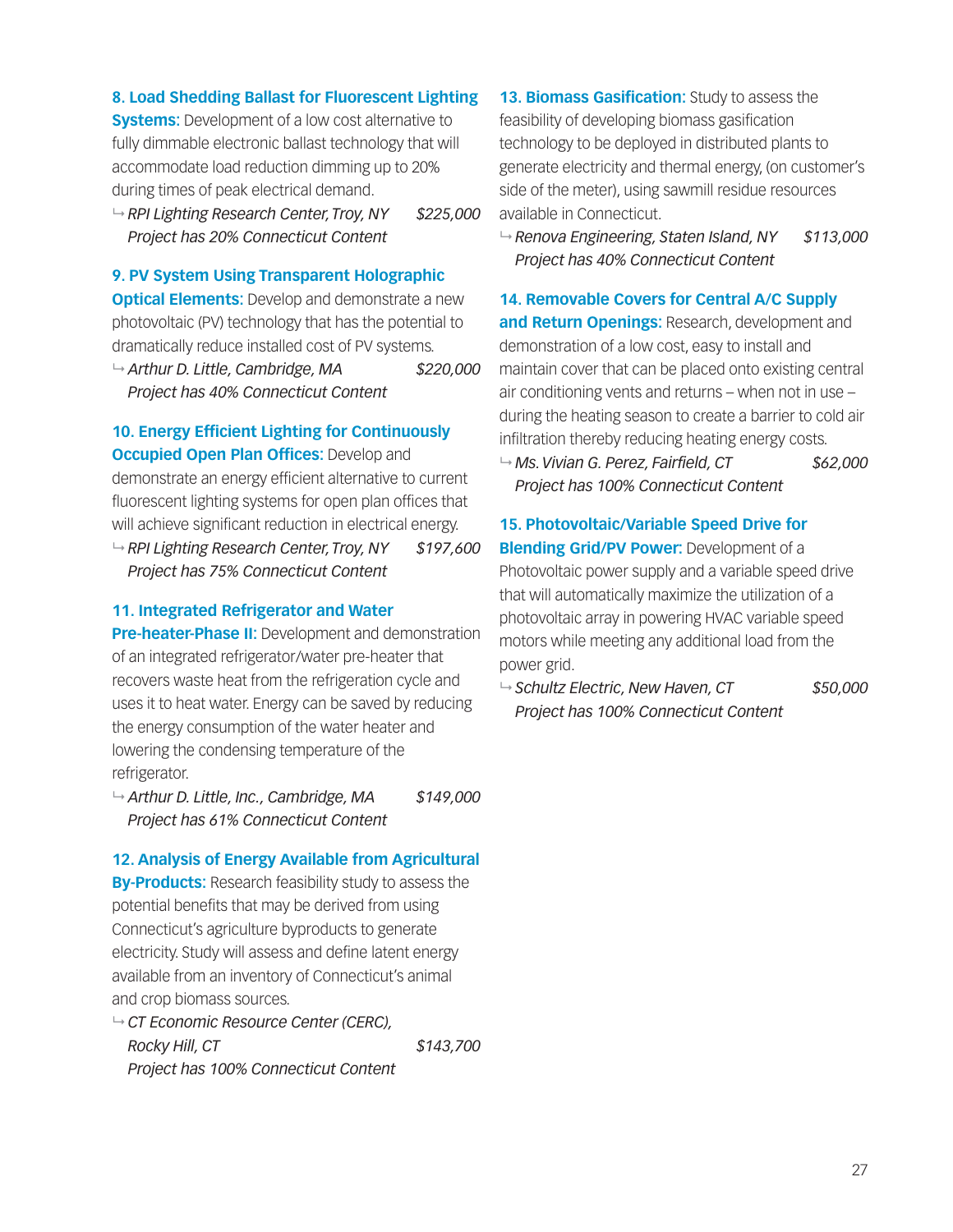# 2001 Sample List of Customers Served

### AT&T

A-1 Machining Company Aar Engine Component Services Able Coil & Electronics Acceleron, Inc. Action Windows Aero-Craft Corporation Aetna Insurance Company, Inc. AFM Engineering Co. Agissar Corp. Agrimark Ahlstrom Division Airborne Alan Clothes Alcott Elementary School Allied Printing Services, Inc. All-State Transportation Altair Engineering Services Altek Aluminum Finishing Co. Amerbelle Corporation American Legion Ambulance Fund, Inc. American Motor Lodge American School for The Deaf American Standard American Technology Amherst Nursing, Inc. Amherst Police Station Amherst Professional Park Amphenol Andreo Main Street Development Ansonia, City of Antares Anthem Blue Cross / Blue Shield Apple Hill Apts. Applied Engineering Ashley's Ice Cream ASML (SVG) – Wilton Associated Building Wreckers Atlantic Star Trailers Atwood Hose Co. Auto-Swage Products Autotote Enterprise, Inc.

Avon Upper Elementary Awning Place BD Molded Products B/E Aerospace Banta Direct Marketing Baptist Church of Danielson Barnard Elementary School Bass Plating Company Batterson Park Office Building Bay Path College Bayer Corporation Bayview Towers Beard Const Co., Inc. Beechwood Manor Inn, Inc. Ben Franklin Day Care Center Berkshire Antheneum Berkshire Bank Allendale Branch Bertera Lincoln Mercury Bettner Industrial Park BHC Company Bic Corporation Bicycle World, Inc. Big Y – Mansfield Bob's Discount Furniture Bock USA Bodine Corp. Bonavita Company Brainard Airport Branford Hills Elementary School Bridgeport, City of Bridgeport Public Library Bridgeport Fittings Bridgeport Lumber Bristol Assoc. Retarded Citizens Bristol Central High School Brooklyn Elementary School Brooks Pharmacy Burger King Campus Office Park Assoc. Carter Chevrolet Casco Products Co. Cavallero Plastic CCL Label, Inc.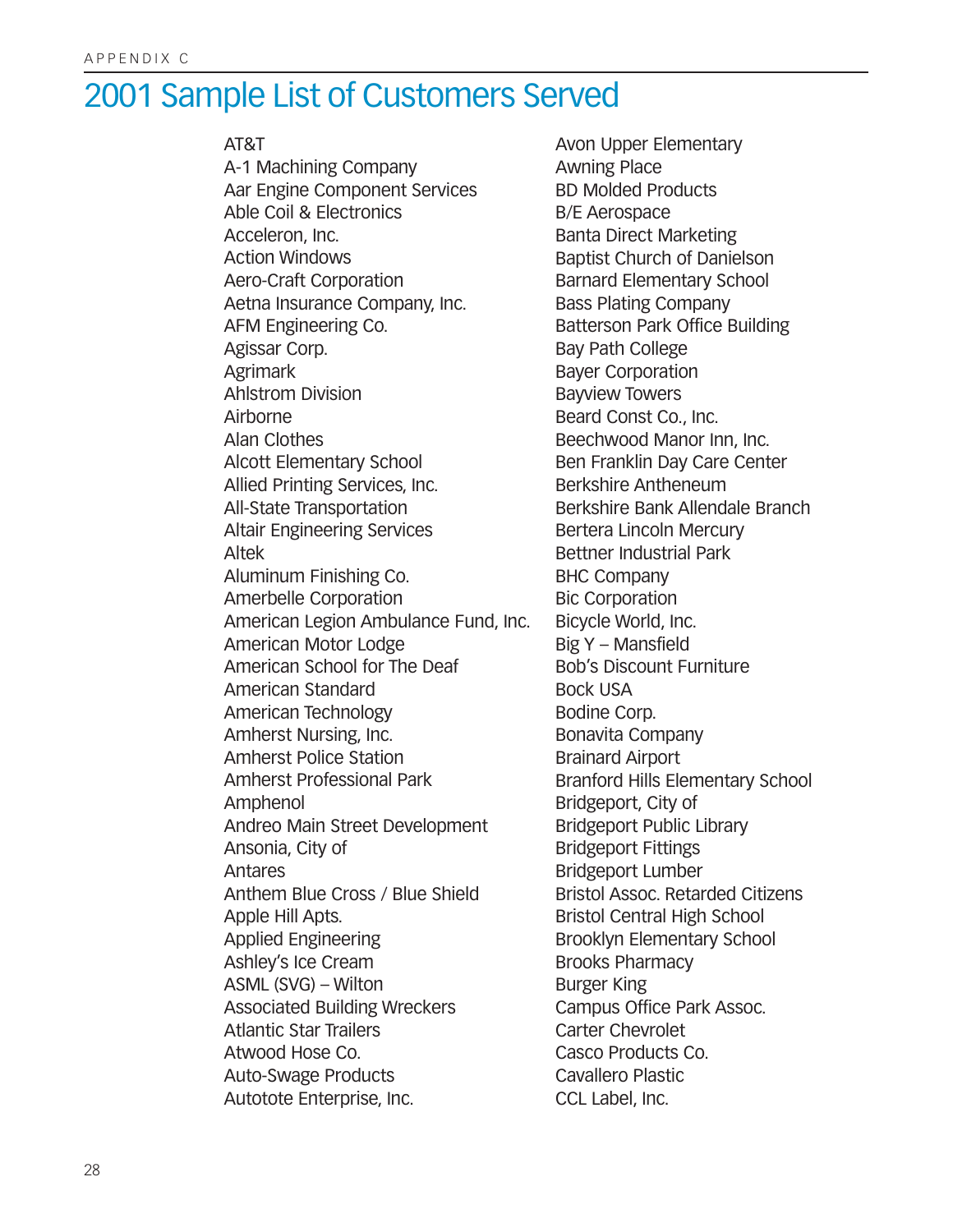Center Line Industries Champions Skating Center Chandler Lewis Charlotte Hungerford Hospital CHC Physicians Chelsea Groton Bank Cheshire High School Cheshire Science Academy China Gourmet Restaurant Christina Auctions City Hill Middle School Clairol Clarion Realty Clifford Metals Clifton House Rehab Coca-Cola Bottling Co. of N.E. Cohen's Key Shop Colchester Town Hall Colebrook Fire Dept. Colonade Restaurant Colorado Industries, Inc. Comfort Suites Commercial Realty Assoc. Concordia Lutheran Church Conn Oil Change, Inc. Conn River Watershed Council Connecticut College Continental Machine Co. Conveyco Technologies Cornwall Patterson Coventry High School Crescent Creamery Crescent Manufacturing Cromwell Police Station Cross Road Rent-a-Center CT Judicial Dept. CT Stamping & Bending Co. CT State E.C.U. Inc. CT Skating Center CVS Danbury Hospital – Cancer Center Danbury Ice Rink Days Inn Deitsch Plastic Co., Inc. Deluca Depaolo Middle School

Derby Cellular Prod Derby Housing Auth Derecktor Shipyards Derynoski Elementary School Devon Precision Industries Domino's Pizza Double Tree Club Hotel Dunkin Donuts Earmark Audio East Hampton City Hall Eaton Corp. Edco Industries, Inc. Edgetek Machine Corporation Edmunds Gages Elks Lodge Elm City Jewelers Embassy Towers Emhart Glass Manufacturing, Inc. Engineers Tool Manufacturing Co. Ensign Bickford Entertainment Mgt Corp. Enthone, Inc. Era Wire Exxon Mobil Chemical Fabtron Fairfield Police Dept. Fairfield University Farmington Displays Fermont Company Fidelco Guide Dog First Union Bank Bldg Five College Credit Union Fleet Bank N. A. Fletcher Thompson, Inc. Forbes School Forus Associates Franklin Mushroom Farms Friendly's Ice Cream Frito Lay, Inc. Fuel Cell Energy Fusco Corp. Gadbois Farm Gallicchio Transport Ganim Brothers Realty Gen-el-mec Assoc., Inc. General Business Envelope Corp.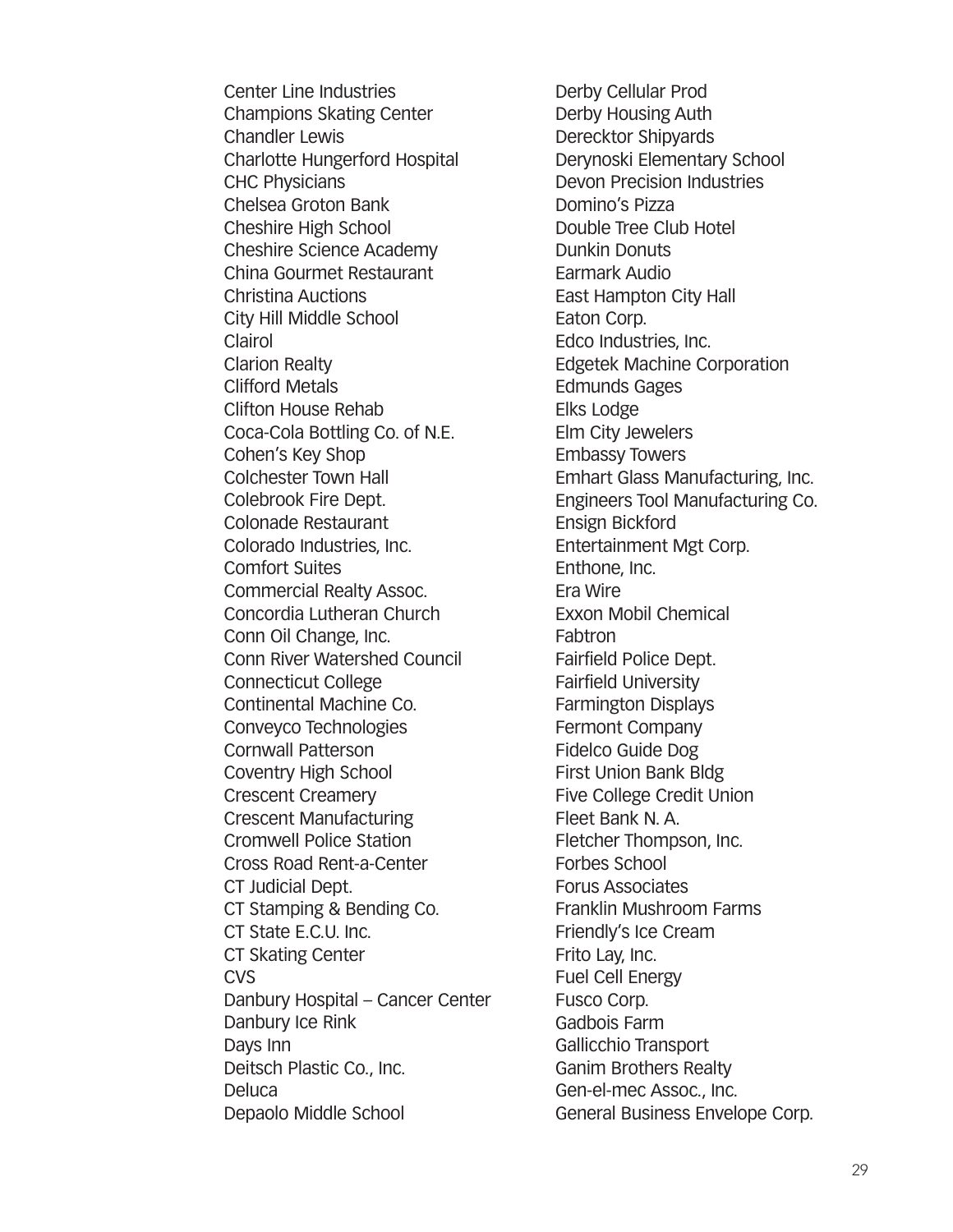# 2001 Sample List of Customers Served (CONTINUED)

General Cable Gerena Community School Granby Memorial High School Grassy Hill Country Club, Inc. Greenwich Hospital Griffin Hospital Grolier, Inc. Guida-Seibert Dairy Company Guntermann Engineering Guy's Auto Spec, Inc. H I D CT Corp. H. P. Hood Haddam Volunteer Fire Station #1 Hall Neighborhood House Hallmark Cards Hamden Ice Rink Hamden, Town of Hamilton Sundstrand Hampshire College Handy Harman Harborview Electric Harding Development Group Hartford Hospital Wellness Center Hartford Steam Company Hawthorne Property, LLC Heckler Brothers Farm Hershey Foods Hertz Car Rental Holmes Elementary School Home Depot Howmet Turbine Components Hubbell, Inc. Hurley Group IBM Imperial Elect Assembly Inline Plastics Corp. Innovative Arc Tubes Integra Cast, Inc. International Fuel Cells, Inc. Ives Co. Jack Reeves Medical Building Jarvis Products, Inc.

John Ruffalo Architects Ken Mike Corp. Kennedy Center, Inc. Kingdom Hall of Jehovah's Witness King's Chapel Church of God Kingswood Kitchens Kleeberg Sheetmetal Knights of Columbus Kohler & Ronan Kohl's KX Industries LP Lacey Manufacturing Co. Latex Foam Products Lauralton Hall Academy Leeway, Inc. Lego Systems, Inc. Leon's Bakery, Inc. Light Sources, Inc. Lincoln Elementary School Linemaster Switch Corporation Living Word Ministries Long Wharf Drive, LLC Loos & Co. Lunar Bradley Assoc. **Marshalls** Mary Wade Home Mashentucket Pequot Office Mauro Company, Inc. Milford, City of Middletown, City of Middlesex Hospital – Oncology Mill Valley Molding Mohawk Tool Die Molnar Lou Moore Tool Co. Nadel Industries Nardi's Breads National Die Company Nature's Way Health Food Naugatuck Town Hall New Boston Management Services New Britain Fire Department #2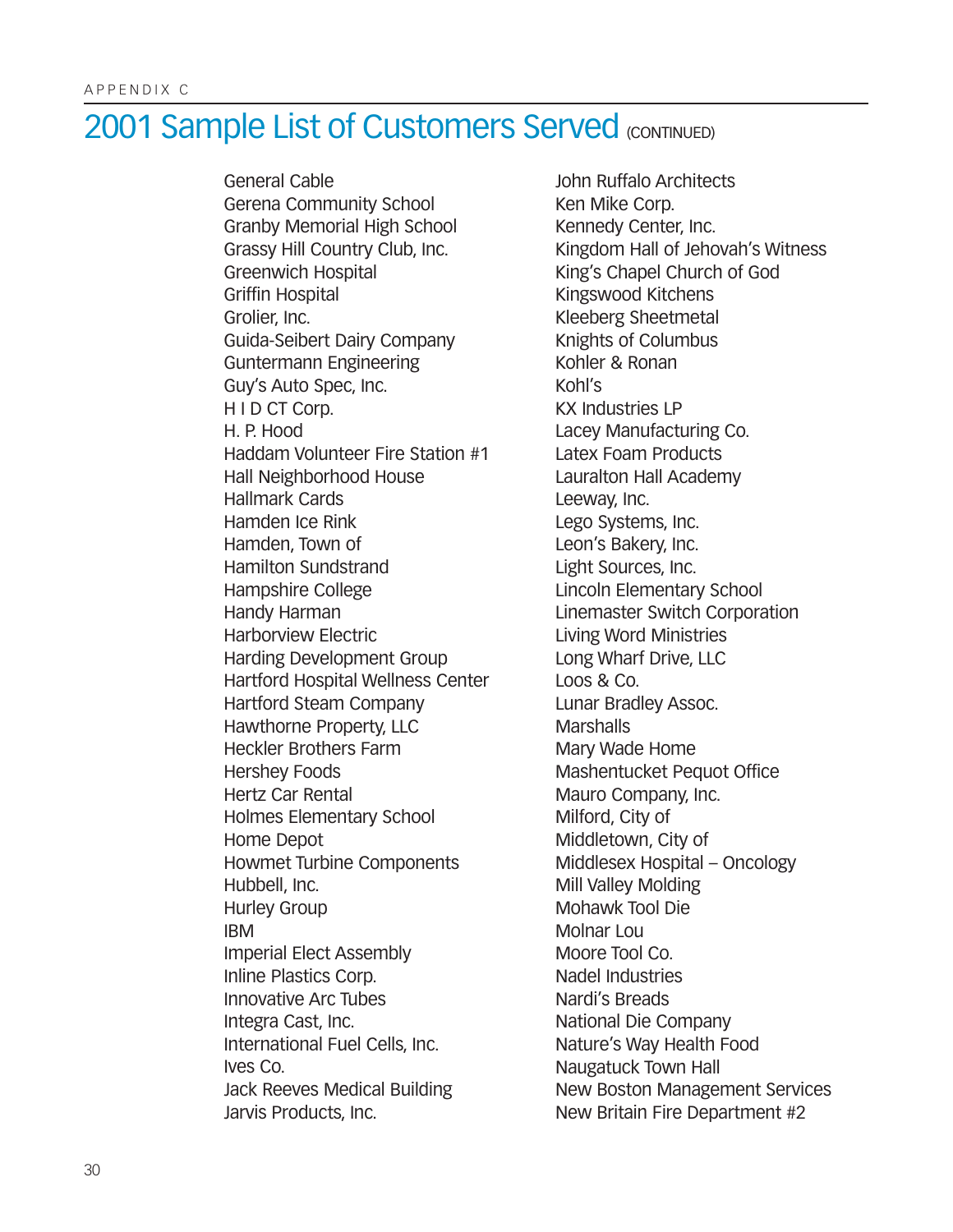New Era Materials New Haven, City of New Haven Copper New Haven Savings Bank New London City Hall New London Police Station Normag, Inc. North Branford Board of Education North Haven, Town of Northeast Graphics, Inc. Northville Market Notre Dame High School Nutmeg Conservatory for the Arts Oakwood Apartments Ocean State Job Lot Olympic Steel **Omniglow** One Church Street Assoc. Osram Sylvania Ovation Instruments Owens-Brockway Ox Ridge Elementary School Palmer Supermarket Parish Hill High School Parkville Business Center Patterson Club, Inc. Pennant Foods Co. People's Bank Pepsi Cola Perkin Elmer Pfizer, Inc. Phoenix Home Life Pitney Bowes, Inc. Plainfield Medical Center Plastic Molding Tech Plastics Color & Compounding, Inc. Polymatrix Comp Air Dryer Porcelen Ltd CT, LLC Portuguese Social Center Post Publishing Co. Praxair Precision Combustion Precision Resource Price-Driscoll Corporation Progressive Plating Putnam Police Dept.

Quanta, Inc. Quinnipiac College Rainbow Road Fire Station Ramada Inn/Sita, Inc. Rayflex Company Reflexite Films Division Regional Water Authority Retail Service Assoc., Inc. Rex Lumber Co. Risdon Rockin Concepts Rockwood Farm Milk Rogers Manufacturing Company Roma Marble, Inc. Rosedale of Glastonbury Ross Roberts Co. Russell Associates Salatto Real Estate Sargent Company Saybrook Point Inn **Schick** Sears Roebuck Co. Seecamp Co., Inc. Sgorbati & Associates Shelton Laundry Co., Inc. Sherman Med Bldg Assoc. Shop-Rite Shoreline Animal Emergency Sikorsky Aircraft Silgan Plastics Simkins Industries Simsbury Skating Center Simsbury, Town of Smith & Wesson **SNET** Southern Connecticut State University Southern Connecticut Gas Company Sovereign Bank Spectrum Plastics, Inc. St. Francis Hospital St. Johns Church St. Mary's Mental Health St. Raphael, Hospital of St. Regis Health Center Stafford High School Stamford Court House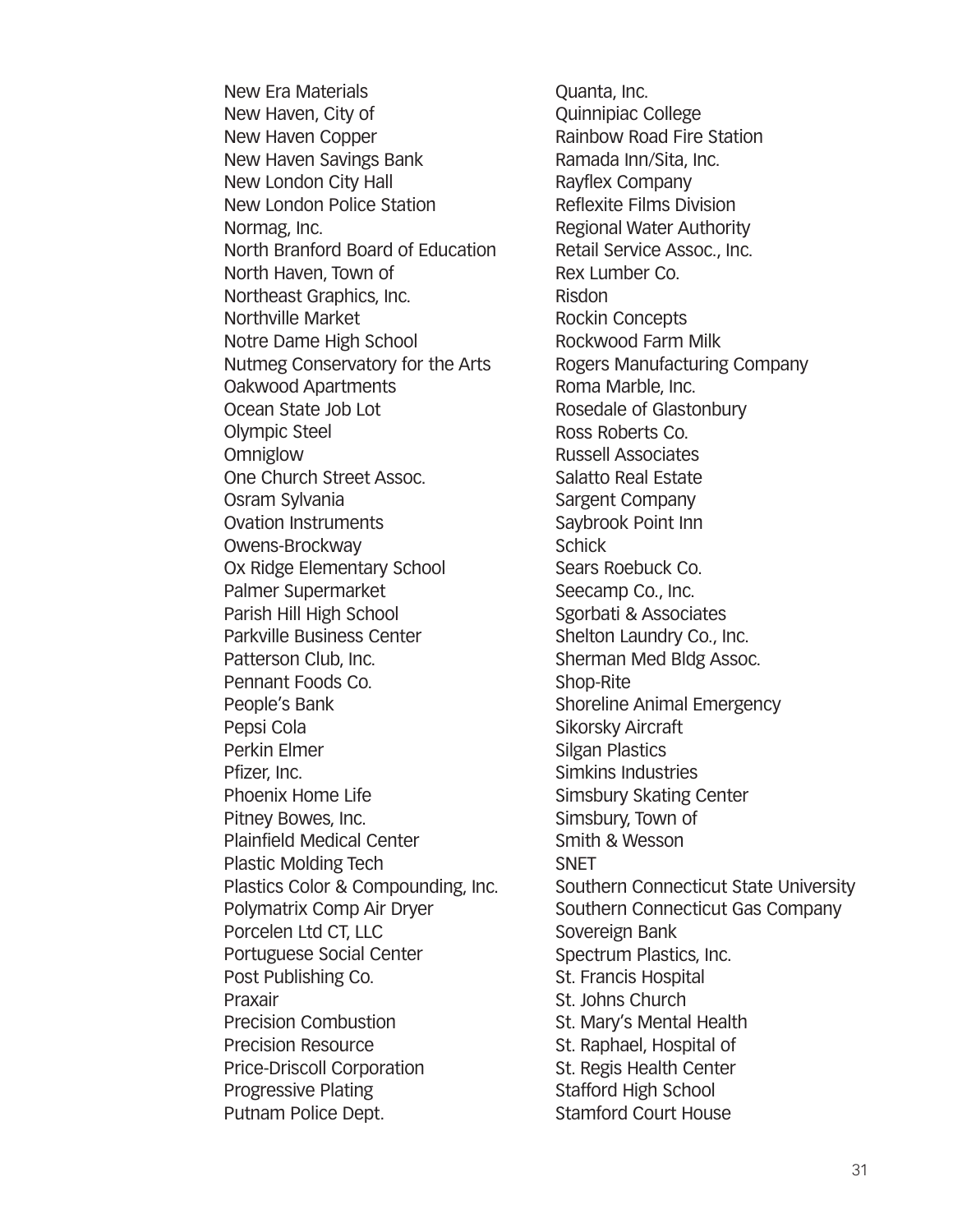# 2001 Sample List of Customers Served (CONTINUED)

Stamford Hospital Staples, Inc. State Ridge, LLC Sterling Sintered Technologies Sterns & Williams School Stevens Ford, Inc. Stolt Sea Farm Stop & Shop Stratford, Town of Stratford Development Company Straton Industries Sturbridge Commons Sullivan Safety Complex Sunnyside Farms Sweet Waverly Printing Sweetheart Cup Company, Inc. Tambis Holdings, Inc. Tek Motive, Inc. Temple Mishkan Israel Temple Street Assoc. Tetley, Inc. The Arch Pizza Restaurant Thompson Town Hall Torrington High School Traveler's Inn Trefz Corp. Trinity College Truck Parts, Inc. Trumbull Town Hall Trumbull Printing Turner & Seymour Tyco Tyler Automatics U. S. Baird Corp. U. S. Post Office U. S. Surgical Corp. University of Connecticut Uncasville-Radgowski C.I. Unger Enterprises Unilever Union-News United Aluminum Corp. **Unitex** 

University of Bridgeport University of New Haven University of Hartford Uretek, Inc. U. S. Foodservice Utitec, Inc. Vali Data Van Sickle School Van Zelm Heywood & Shadford, Inc. Vernon Center Road School Vespoli USA, Inc. Veterans Memorial Skating Rink Vickerelli James Village Square Vintage Motor Car Co. Von Roll Isola Usa, Inc. Walgreens Walmart Watson Foods Co., Inc. Webster Hill School Wendy's Wesleyan University Whitcraft Corporation Whitney Center, Inc. Whitney Manor Wilton High School Windham Hospital Windsor Locks – WPCF Winsted Town Hall Woodbury Middle School Woodbury Ski & Racket Wood's Auto Parts Yale University Yankee Candle Yankee Self Storage Yerwood Center YMCA of New Canaan Yofarm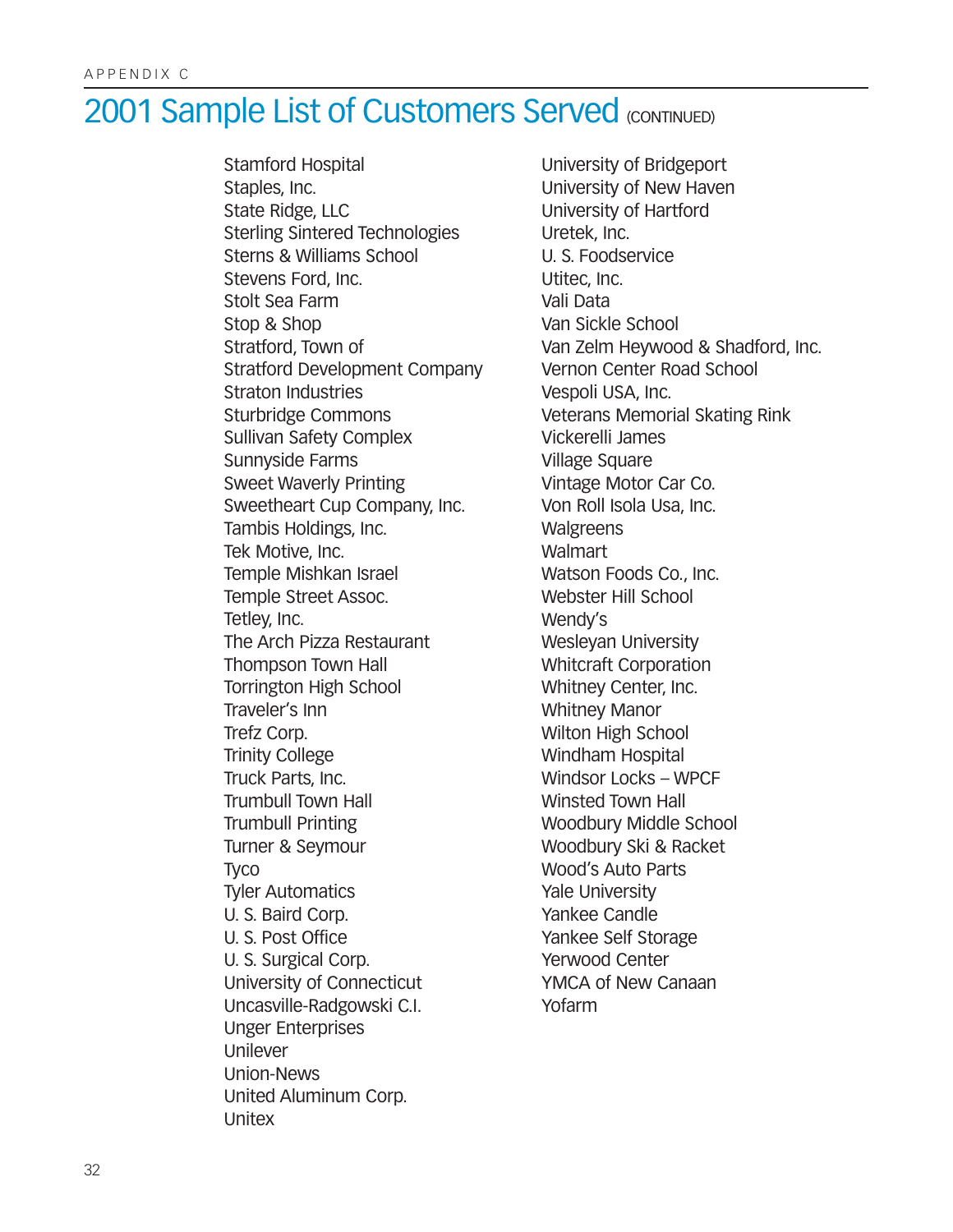